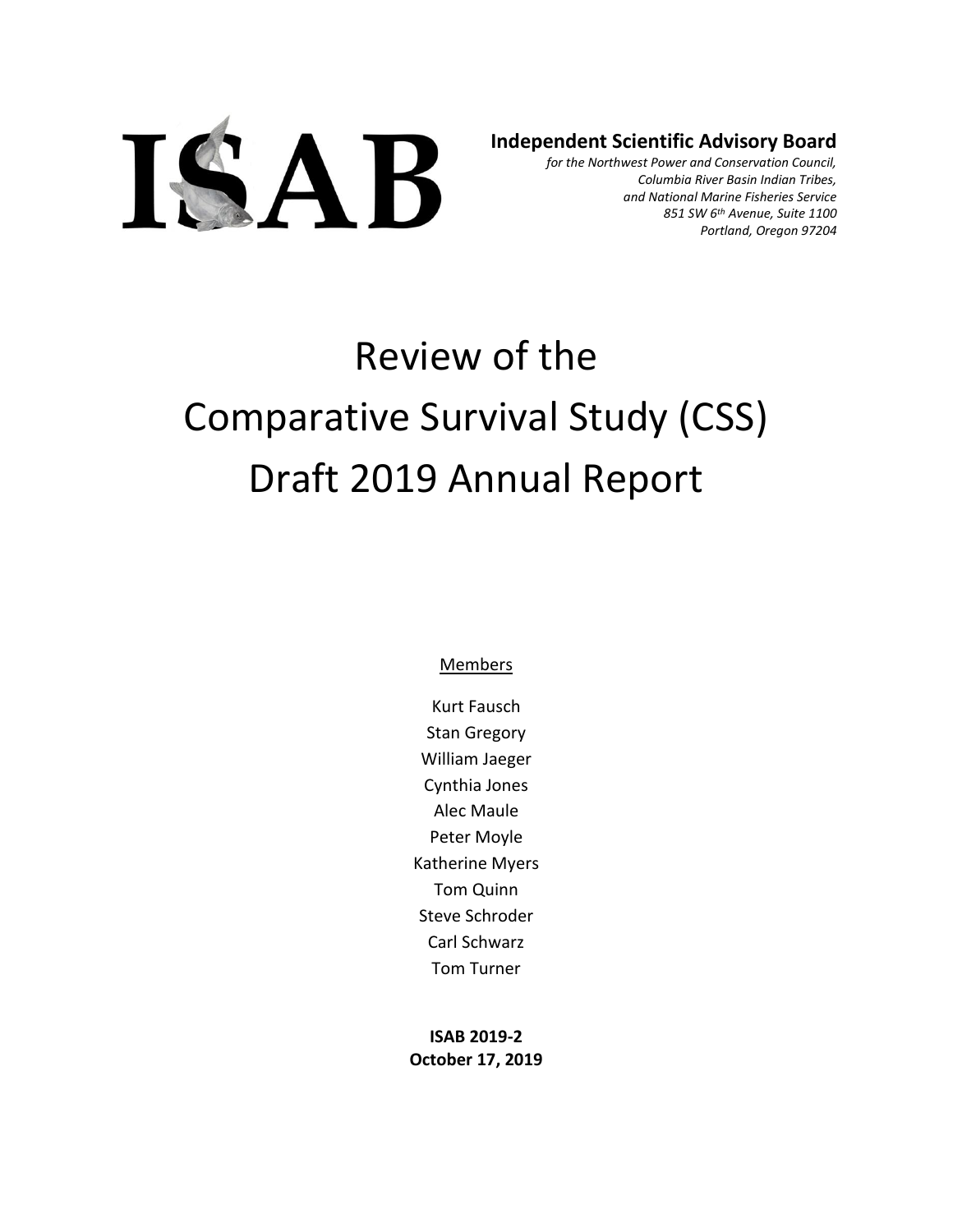# **ISAB Review of the Comparative Survival Study (CSS) Draft 2019 Annual Report**

## **Contents**

<span id="page-1-0"></span>

| IV. Comments on New or Updated Analyses in the draft CSS 2019 Annual Report by Chapter 6                                                                                            |
|-------------------------------------------------------------------------------------------------------------------------------------------------------------------------------------|
|                                                                                                                                                                                     |
|                                                                                                                                                                                     |
| IV.3. Chapter 3. Effects of the in-river environment on juvenile travel time, instantaneous                                                                                         |
|                                                                                                                                                                                     |
| Appendix B: Supporting tables for Chapters 4 - Annual Overall SARs 10                                                                                                               |
|                                                                                                                                                                                     |
|                                                                                                                                                                                     |
|                                                                                                                                                                                     |
| IV.8. Chapter 8. Preliminary development of an approach to estimate daily detection<br>probability and total passage of spring-migrant yearling Chinook salmon at Bonneville Dam 17 |
| IV.9. Chapter 9. A Multistate Model to Estimate Upper Columbia River Spring Chinook Life<br>Cycle Survival from Passive Integrated Transponder Tagging and Detection  17            |
| IV.10. Appendix A: Survivals (SR), SAR, TIR, and D for Snake River Hatchery and Wild<br>Spring/Summer Chinook Salmon, Steelhead, Sockeye, and Fall Chinook 19                       |
|                                                                                                                                                                                     |
|                                                                                                                                                                                     |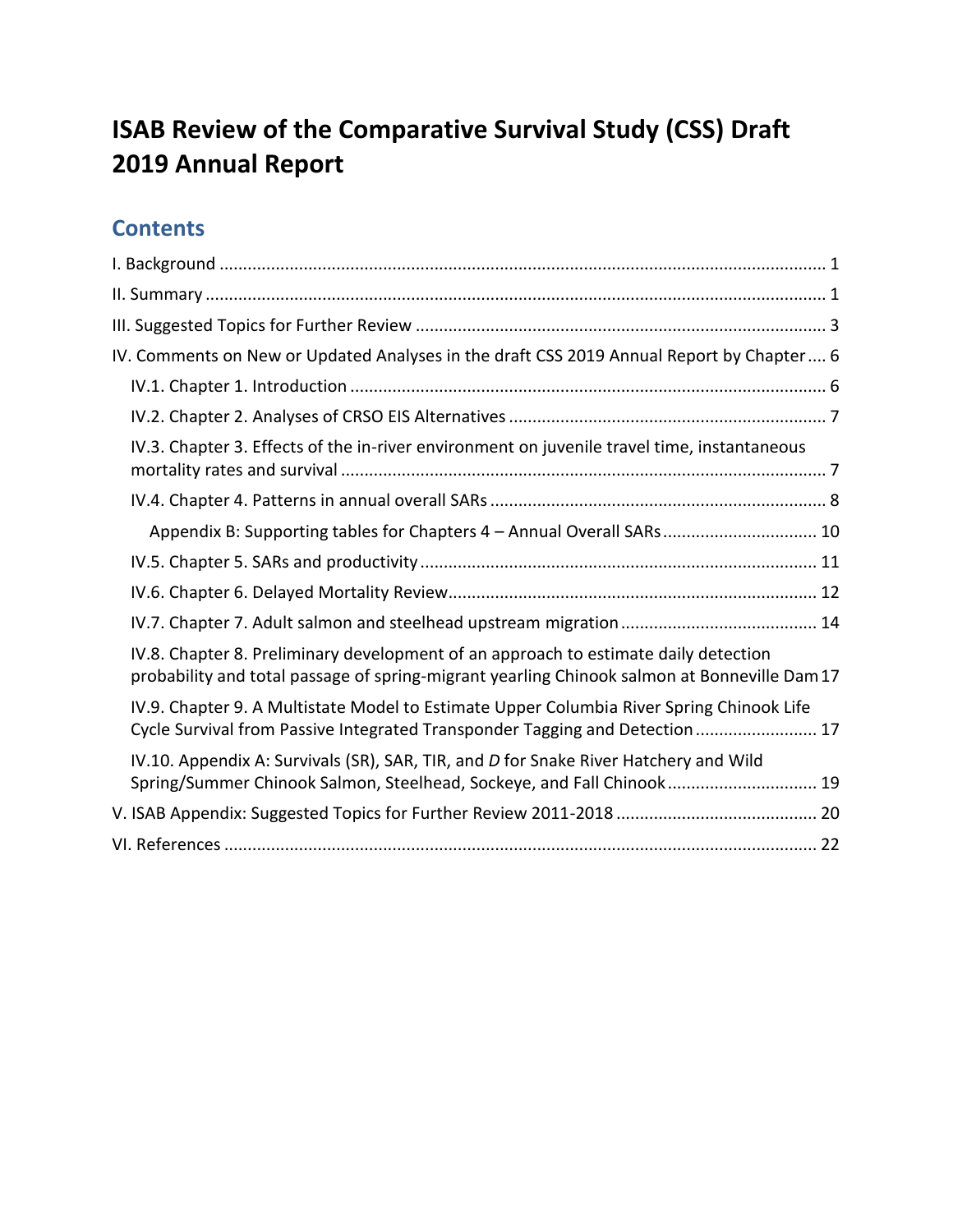## **ISAB Review of the Comparative Survival Study (CSS) Draft 2019 Annual Report**

## **I. Background**

The Columbia River Basin Fish and Wildlife Program calls for a regular system of independent and timely science reviews of the [Fish Passage Center's](http://www.fpc.org/) (FPC) analytical products. These reviews include evaluations of the Comparative Survival Study's (CSS) draft annual reports. The ISAB has reviewed these reports annually beginning nine years ago with the evaluation of the CSS's draft 2010 Annual Report and most recently the draft 2018 Annual Report [\(ISAB 2010-5,](http://www.nwcouncil.org/fw/isab/isab2010-5) [ISAB 2011-5,](http://www.nwcouncil.org/fw/isab/isab2011-5) [ISAB 2012-7,](http://www.nwcouncil.org/fw/isab/isab2012-7/) [ISAB 2013-4,](http://www.nwcouncil.org/fw/isab/isab2013-4) [ISAB 2014-5,](http://www.nwcouncil.org/fw/isab/isab2014-5) [ISAB 2015-2,](http://www.nwcouncil.org/fw/isab/isab2015-2/) [ISAB 2016-2,](http://www.nwcouncil.org/fw/isab/isab2016-2) [ISAB 2017-2,](https://www.nwcouncil.org/fish-and-wildlife/fw-independent-advisory-committees/independent-scientific-advisory-board/review-of-comparative-survival-study-draft-2017-annual-report) [ISAB 2018-4\)](https://www.nwcouncil.org/sites/default/files/ISAB%202018-4%20ReviewCSSdraft2018AnnualReport18Oct.pdf). This ISAB review of the [draft 2019 CSS Annual Report](http://www.fpc.org/documents/CSS/2019CSS_FullDRAFT_5.pdf) is the ISAB's tenth review of CSS annual reports.

## <span id="page-2-0"></span>**II. Summary**

This ISAB review begins with an overview of the latest report's findings (this section). It moves on to suggested topics for further CSS review (Section III) and then general comments and specific editorial comments on each chapter of the draft 2019 CSS Annual Report (Section IV). The annual CSS report is a mature product, typically including only updates with the latest year of data and expansion of analyses as more data are acquired. Many of the methods have been reviewed in previous ISAB reports and so now receive only a cursory examination. As more data are acquired, new patterns and questions arise on the interpretation of the results—this is now the primary focus of our reviews. The ISAB appreciates the CSS's detailed responses to suggestions provided in previous reviews (e.g., [CSS 2018 Annual Report,](http://fpc.org/documents/CSS/2018_Final_CSS.pdf) Appendix L), and we do not expect the CSS to necessarily respond immediately to new requests for further analyses.

Chapter 1 (Introduction) lays the foundation for the entire report. Most of the chapter is identical to the previous year's report. The ISAB reiterates last year's review comments regarding the need for careful definitions of tagged and release groups [\(ISAB 2018-4\)](https://www.nwcouncil.org/sites/default/files/ISAB%202018-4%20ReviewCSSdraft2018AnnualReport18Oct.pdf). These definitions are critical and need to be included in the report's introduction so that readers new to the work have a clear understanding of the analyses and results that follow. It is crucial that this chapter be well written and clear on study design because it is the first chapter that a person who is new to the CSS will read.

Chapter 2, an analysis of alternatives for the Columbia River System Operations –Environmental Impact Statement (CRSO-EIS), is not yet released and not reviewed here.

Chapter 3 (Effect of the in-river environment on juvenile travel time and survival) is updated with new data and focuses on the impact of total dissolved gas (TDG). The results indicate that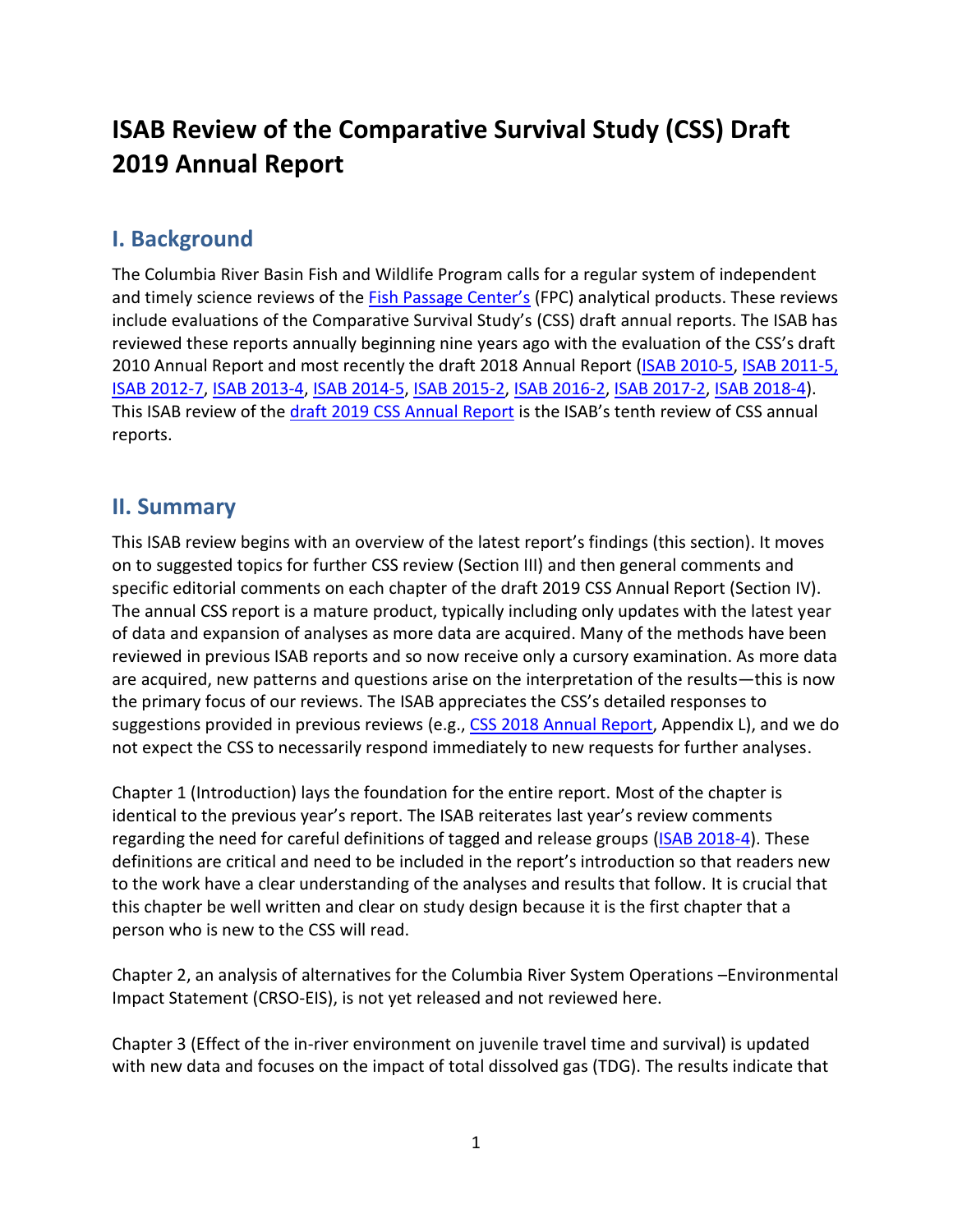over the range of TDG measured during the 20-year study period, there was no evidence of strongly detrimental effects.

Chapters 4 (Patterns in SARs) is an update from previous years with additional populations included. The ISAB is concerned that the smolt-to-adult survivals (SARs) of Snake River wild spring/summer Chinook and steelhead continue to fall well short of the Council's 2%-6% SAR objectives. While the CSS is only the messenger of bad news, we reiterate our previously unanswered question that given the large amount of effort in the past to improve SARs through dam passage improvements, habitat improvements and other changes, to what extent might further improvements in hydrosystem management, predator control, and estuarine habitat lead to achieving SARs of 2%-6%?

Chapter 5 (SARs and productivity) is a continuation of previous reports with additional data and populations. Overall, the analysis of the 2018 data and two additional populations supported previous analyses that indicate that 2%-6% SARs are required to maintain or increase steelhead populations. The CSS investigators speculate that differences in population productivity among populations might be due to age-related differences in juvenile mortality in freshwater and adult prespawn mortality and sex ratio. The ISAB suggests that population-specific differences might also be due to age- or size-related differences in estuary and ocean mortality. Evaluation of these and other potential factors in future CSS analyses is warranted.

Chapter 6 is a new chapter that reviews the literature on delayed mortality effects. The ISAB is generally pleased with the review and suggests some additional literature to be included. However, the ISAB would like some context on why this chapter was included in this iteration of the report.

Chapter 7 (Adult salmon and steelhead upstream migration) is similar to the previous year's chapter. The integrated model developed to estimate the probability of adult survival over time (e.g., from one dam to the next) seems reasonable and carefully thought out. The conclusions of the model also seem to generally correspond to empirical observations. The proponents plan on refining the model in the future. However, there are several aspects of the results which need a more substantive discussion and some aspects of the modeling that need refinement to improve this chapter.

Chapter 8 (Preliminary development of an approach to estimate daily detection probability and total passage of spring-migrant yearling Chinook salmon at Bonneville Dam) is an update of last year's chapter 9 incorporating some of the ISAB's recommendations. In particular, non-linear models were developed to attempt to explain some of the over estimation—fortunately, results were similar to those from similar models. Additional model diagnostics were provided. This chapter will continue to evolve over time and will provide very useful information.

Chapter 9 (A Multistate Model to Estimate Upper Columbia River Spring Chinook Life Cycle Survival from Passive Integrated Transponder Tagging and Detection) is a new chapter presenting life-cycle analysis of multiple-populations to estimate survival from smolt back to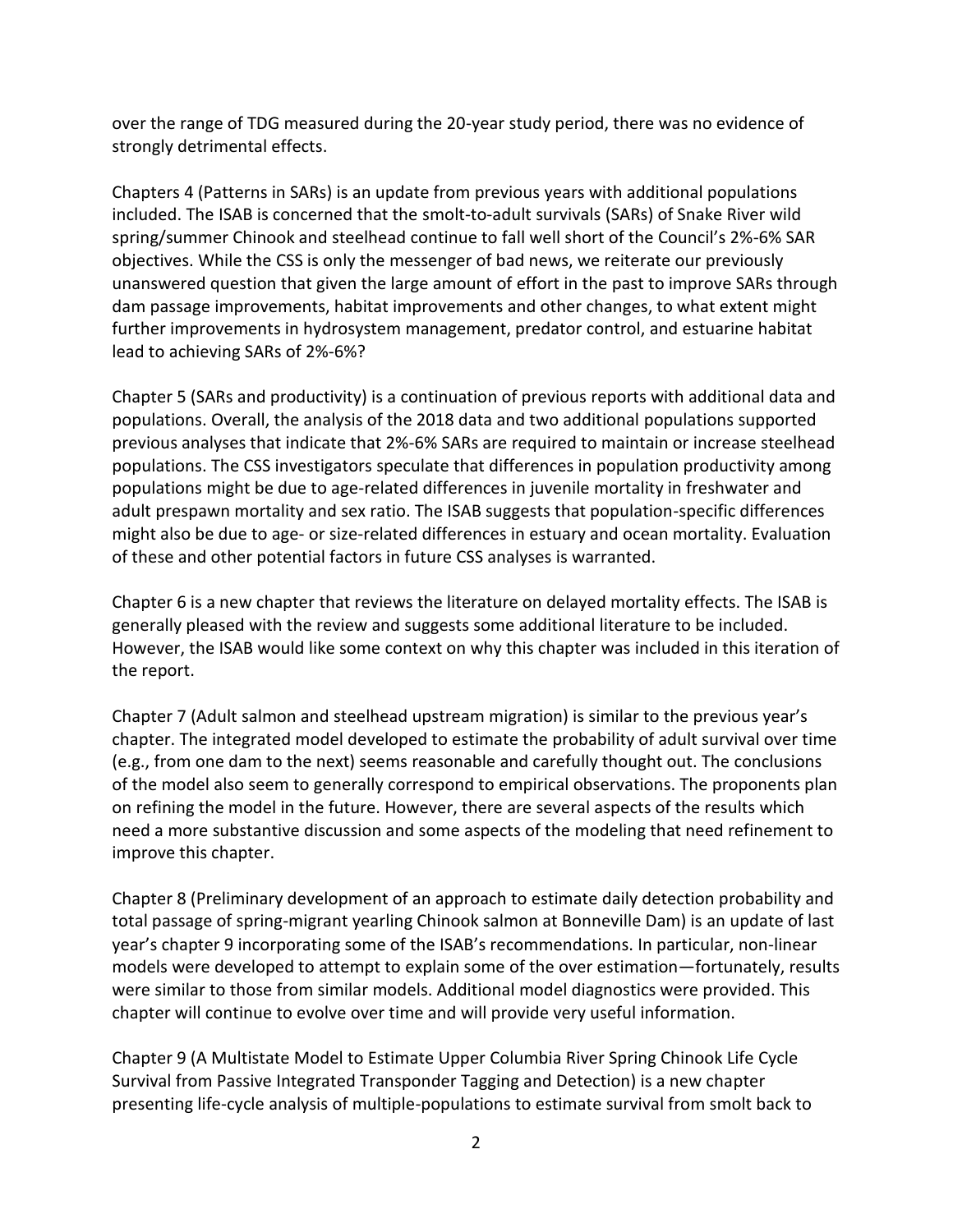returning adults. This is a sophisticated analysis that allows modeling capture histories of some 93,000 tagged and recaptured spring Chinook salmon from the upper Columbia River tributaries (Wenatchee, Entiat, Methow). The take-home message appears clear and is sobering. Smolt-toadult returns (BON-to-BON) are below management goals of 4% for most estimates, and SAR estimates for smolts tagged in their natal streams to adults returning to those streams were <1%. It is possible that tagging effects also cause lower survival, but this bias seems unlikely to be the main reason for such low survival. This is an interesting chapter, but readability and basic documentation needs to be improved, for example, by including a glossary of symbols or model equations.

## <span id="page-4-0"></span>**III. Suggested Topics for Further Review**

Since 2011, the ISAB has suggested topics that warrant further CSS or regional review; see Section V below for the ISAB's evolving lists of topics. The latest CSS report incorporates many of our past suggestions. For example, Chapter 9 is a new integrated model looking at the entire life-cycle for three systems. As noted above, the ISAB appreciates the CSS's effort to respond to our past queries.

Some of the past recommendations from the ISAB appear to be beyond the current scope of the CSS (see several from 2017) but will become increasingly important in the future. Some of our earlier and current recommendations may seem repetitive and unachievable within a year to inform the next report, but they deserve some advance planning as these issues will become much more pressing in the future. In particular, if there are data gaps, these gaps should be identified for potential new data collection procedures. When life-cycle models are modified, the modification should be flexible enough to incorporate these issues. This is reflected in our recommendations for future work below.

In 2019, we recommend the following topics for future reports:

- 1. Include information about the effects of mini-jacks, male Chinook that remain in freshwater and mature two years after fertilization, on estimates of SARs and other relevant parameters. Standard hatchery rearing protocols have been shown to amplify the precocious maturation of Chinook and steelhead as residuals or minijacks that do not migrate to the ocean [\(ISRP 2018-8,](https://www.nwcouncil.org/reports/isrp-2018-research-project-status-review) see review of Growth Modulation in Chinook Salmon Supplementation project, 200203100). Are there hydrosystem effects on minijack rates?
- 2. Smolt-to-adult survivals (SARS) continue to be very low. Do we have enough information to suggest changes to hydrosystem operations that could improve SARs? Is there now enough information to estimate how much improvements in habitat and other "controllable" aspects of the hydrosystem are needed to improve SARS? [This may be part of Chapter 2 which is not yet ready for review.]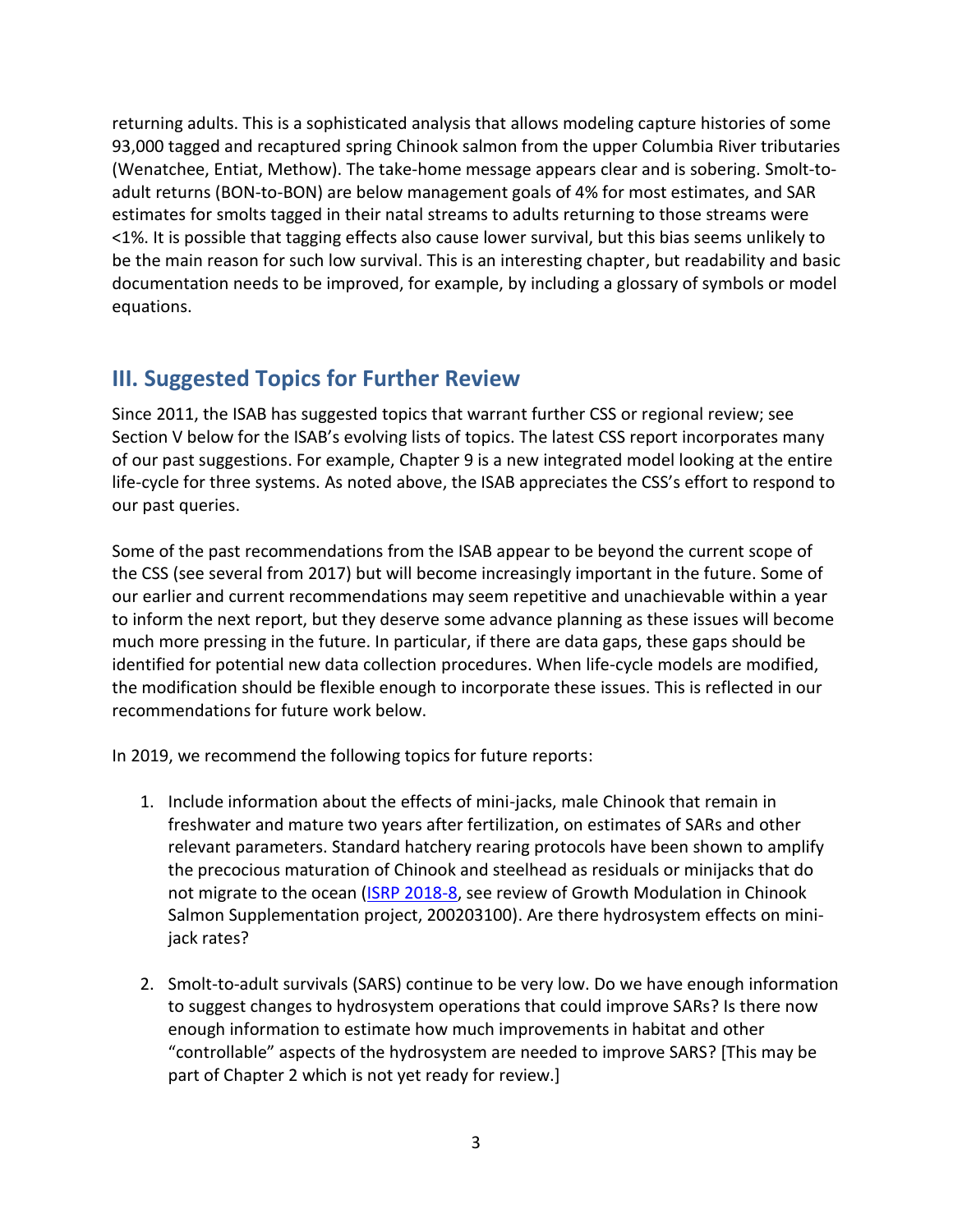- 3. Continue the work on the integrated life-cycle model looking at survival from smolt back to adults (Chapter 9). A more detailed comparison with the CSS results is needed, and discrepancies need to be explained. Include individual covariates such as body mass when tagged or timing of migration to elucidate important factors that affect survival.
- 4. Continue the work on modeling adult salmon and steelhead upstream migration and consider adding information on individual covariates such as, for example, the dates tagged as juveniles, body mass as juvenile, the dates when juveniles were detected at Bonneville to elucidate important factors that affect upstream migration success.
- 5. Consider ways to address the spatial and temporal aspects of the effect of TDG on survival. Are the current data sufficient to address this problem? Are there other sources of data that would be useful? What modifications to the current data collection systems would be needed to address this issue?
- 6. Continue work on methods to estimate numbers of outgoing smolts at Bonneville. Could additional data be helpful (e.g., targeted releases of known number of smolts directly above Bonneville to estimate detection probabilities directly)? What are other options if the current data provide estimates with poor precision?

In [2018-4,](https://www.nwcouncil.org/sites/default/files/ISAB%202018-4%20ReviewCSSdraft2018AnnualReport18Oct.pdf) we recommended the following topics (*italicized*) for future reports. After each recommendation, we summarize the current status of the work to address them:

*1. The ISAB previously recommended that combined and interactive effects of populations be studied (2016 #3; 2017 #2). This recommendation is still applicable to the life-cycle models for the Wenatchee and Entiat populations. Currently, the populations from the two rivers are analyzed separately. The CSS indicates in Chapter 2 that they are considering a single model for both populations. This would allow sharing of information between the two populations (e.g., on detection probabilities) but also then allows modelling interactions. Given that there are only two populations modelled, this seems to be a logical place to start with a combined population model.*

The ISAB is pleased to see the development of such a model (Chapter 9) and look forward to future improvements of the model.

*2. Chapter 2 should be extended to investigate potential benefits on survival of management actions on the hydrosystem, such as spill modifications, as has been done in previous CSS reports. The CSS indicates in their report that it is under active investigation. We look forward to the results.*

Chapter 2 (Life Cycle Modeling) in the 2018 report is currently being used for the CRSO EIS alternatives and is not yet ready for review.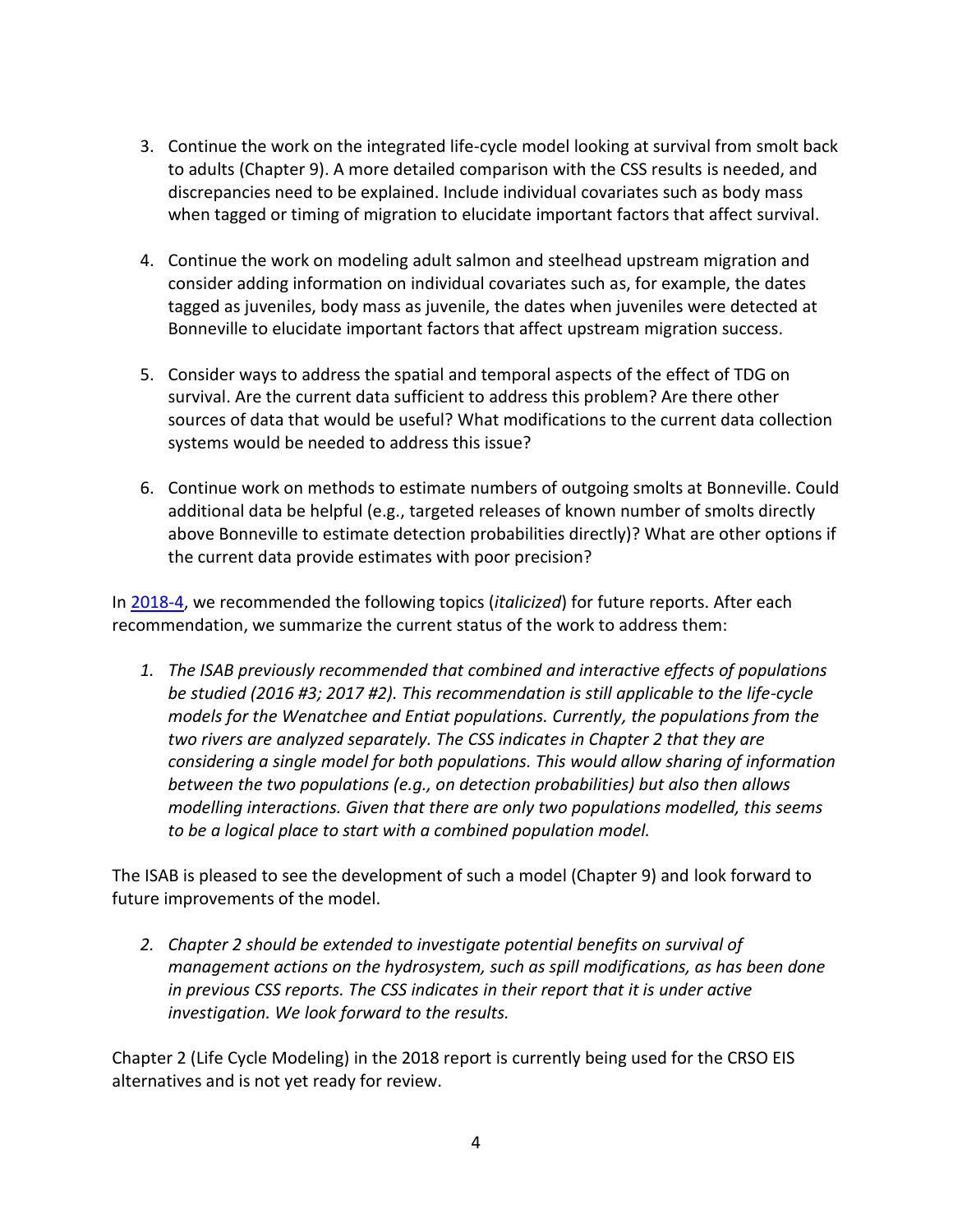*3. The ISAB recommends expansion of ocean survival estimates to additional salmon and steelhead populations with sufficient data, and collaboration between CSS and NOAA investigators (Project 199801400, Ocean Survival of Salmonids) to address relevant questions about salmon ocean survival in an adaptive management framework.*

This has not yet been included in the report, but the CSS indicates in their response to our 2018 review that this is under consideration for future years.

*4. Add information on mini-jacking. The ISAB/ISRP reviewed several studies that showed an increase in mini-jacking over time. Is the current CSS system able to track this? This shift in the age-distribution of returning fish has serious implications on estimates of SARs. Has this been incorporated in the current analyses?*

This has not yet been included in the report, but the CSS indicates in their response to our 2018 review, that this is under consideration for future years.

*5. Chapter 8 is an important chapter because PIT-tagging is used throughout the Basin. A more in-depth treatment is warranted for Chapter 8 including a discussion of how the results compare to those of Knudsen et al. (2009). Also, Knudsen et al. (2009) report reduced growth in adults that were PIT-tagged as juveniles. Why is such a comparison not included in this study? We assume that the hatchery has data that allow for a similar comparison. The major problem with these studies is that very large sample sizes are required to detect the sometimes subtle effects and, consequently, no one study is likely to give definitive results. It would be an opportune time to do a meta-analysis of the many different studies that have looked at this issue to help guide managers on this important topic.*

This was addressed in the revised 2018 CSS report and reviewed by the ISAB in February 2019 in an [addendum](https://www.nwcouncil.org/sites/default/files/ISAB%202018-4UpdateResponseRevChpt8_6Feb2019.pdf) to ISAB 2018-4.

*6. Chapter 9 is important because estimates of abundance are needed when investigating compensatory and interactive effects among stocks. The authors estimated the probability of detection at Bonneville Dam which forms the basis of the estimator for abundance. A similar approach may be applicable for each dam in the hydrosystem. The feasibility of extending the analysis to the other dams should be explored.* 

This model has been extended this year in response to the ISAB comments, and further work is ongoing.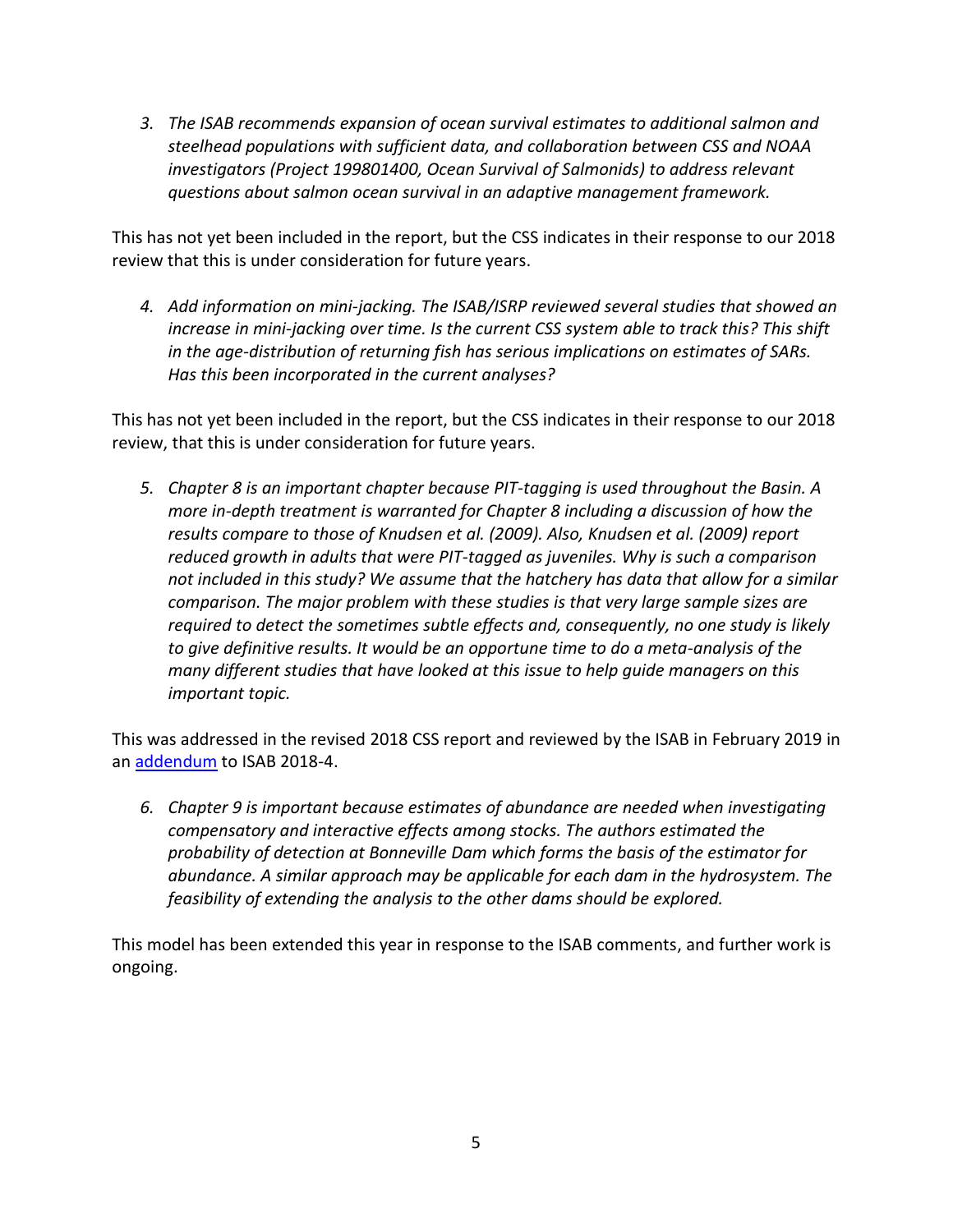## <span id="page-7-0"></span>**IV. Comments on New or Updated Analyses in the draft CSS 2019 Annual Report by Chapter**

## <span id="page-7-1"></span>**IV.1. Chapter 1. Introduction**

#### **Substantive comments**

Most of the chapter is virtually identical to the previous year. The ISAB appreciates the adjustments made based on last year's comments, but several problems remain that will make it difficult for a new reader (such as the several new ISAB members next year) to understand the chapter. The ISAB stands by its recommendation that a reader who has some background in salmonid biology, but is learning about this program for the first time, should be able to understand the basic study design without referring to the Appendix. Comments along these lines in previous reviews were not adequately addressed.

A major problem is created by using the code "T" in three places for three release groups that may or may not be different): those collected at three Snake River dams and transported (labeled as *T*; middle p. 12), fish assigned randomly to be transported (vs. return to river; bottom of p. 12), and a Group T which reflects the untagged population (top of p. 13). Likewise, as noted last year, the term "Monitor-mode" is confusing. By the time the reader reaches the middle of p. 13, they are likely to be quite confused about the meaning of the various uses of the variable T, as well as that of R, C0, C1, and the like. Overall, readers new to the study will not be able to proceed further unless they read Appendix A first, which seems counterproductive.

It is crucial that this chapter be well written and clear on study design because it is the first chapter that a person who is new to the CSS will read. A careful review by an (external) reader who is new to the CSS process would help identify confusing areas.

#### **Minor comments**

The acronym for the variable PITPH needs to be defined, and the calculation of this variable described more clearly. In particular, the following phrase is not clear, "based on the relationship between spill proportion and proportion of the juvenile population that would pass via the turbines and bypass at the dam."

One option might be to move the section titled "Note on the use of PITPH" up so that the metric is explained earlier, and to improve this section as needed.

## **Editorial**

The chapter needs editing to correct incomplete sentences and remove unnecessary jargon, some of which was noted last year. Again, this pertains to the goal of making it easy for a new reader to grasp the study, since ISAB members rotate and others may also be new to the CSS project.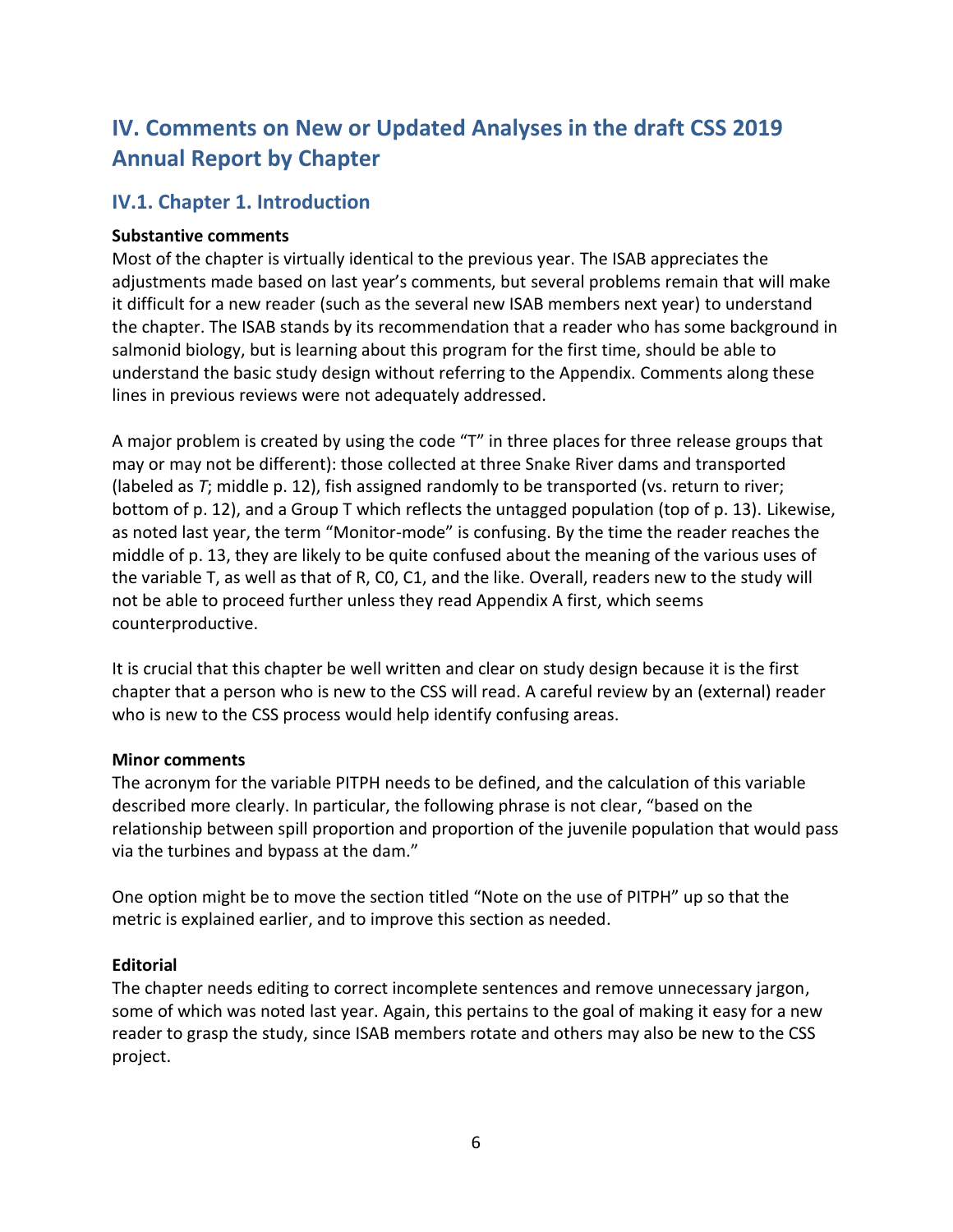p. 16. "Beginning in 2016, CSS tags will be provided for releases of sockeye…" If this was done, it should now be described in past tense.

p. 17. The abbreviation "MY" needs to be defined on first use.

p. 20. Last sentence on this page need punctuation or editing.

p. 22. Readers won't understand the meaning of "greater than 1:1 spill passage efficiency", so this needs to be defined.

p. 23. Some of the references need repair. For example, the Ricker (1954) reference is in the same paragraph as the Raymond (1988) and in the wrong location (i.e., not alphabetical).

## <span id="page-8-0"></span>**IV.2. Chapter 2. Analyses of CRSO EIS Alternatives**

During 2019, the CSS Oversight Committee and the Fish Passage Center completed data analyses using the CSS Cohort models and the Grande Ronde Life Cycle model and provided the analyses to the federal action agencies for the Columbia River System Operations – Environmental Impact Statement (CRSO-EIS). However, the analyses are currently not available for public or ISAB review. An ISAB review is anticipated in February 2020 when the draft CRSO EIS becomes publicly available. The ISAB looks forward to reviewing the analyses.

## <span id="page-8-1"></span>**IV.3. Chapter 3. Effects of the in-river environment on juvenile travel time, instantaneous mortality rates and survival**

This chapter was well written, and the analyses and results were explained logically and clearly. The take-home messages are well crafted and clear, and useful for managers. The new analysis on TDG effects appears appropriate, and the results indicate that over the range of TDG measured during the 20-year study period, there was no evidence of strongly detrimental effects. With the important exception of the analysis of the effects of TDG, the chapter is an update of the previous data and most of the text is identical to the 2018 CSS Report.

## **Substantive comments**

The Discussion does not address the spatial or temporal scale of the analysis of the effects of TDG on survival. These estimates are based on reach-level survival. While that is informative and important for interpreting the effects of TDG, it is possible that local studies of survival of marked fish at a dam and the tailrace immediately downstream could have higher instantaneous mortality rates. These localized rates could be obscured by reach level influences on mortality (and potential compensatory processes). The discussion of the TGD results should be expanded to discuss this issue. Are there any data available to investigate this issue or can additional data be collected (perhaps not part of the CSS) to investigate this issue?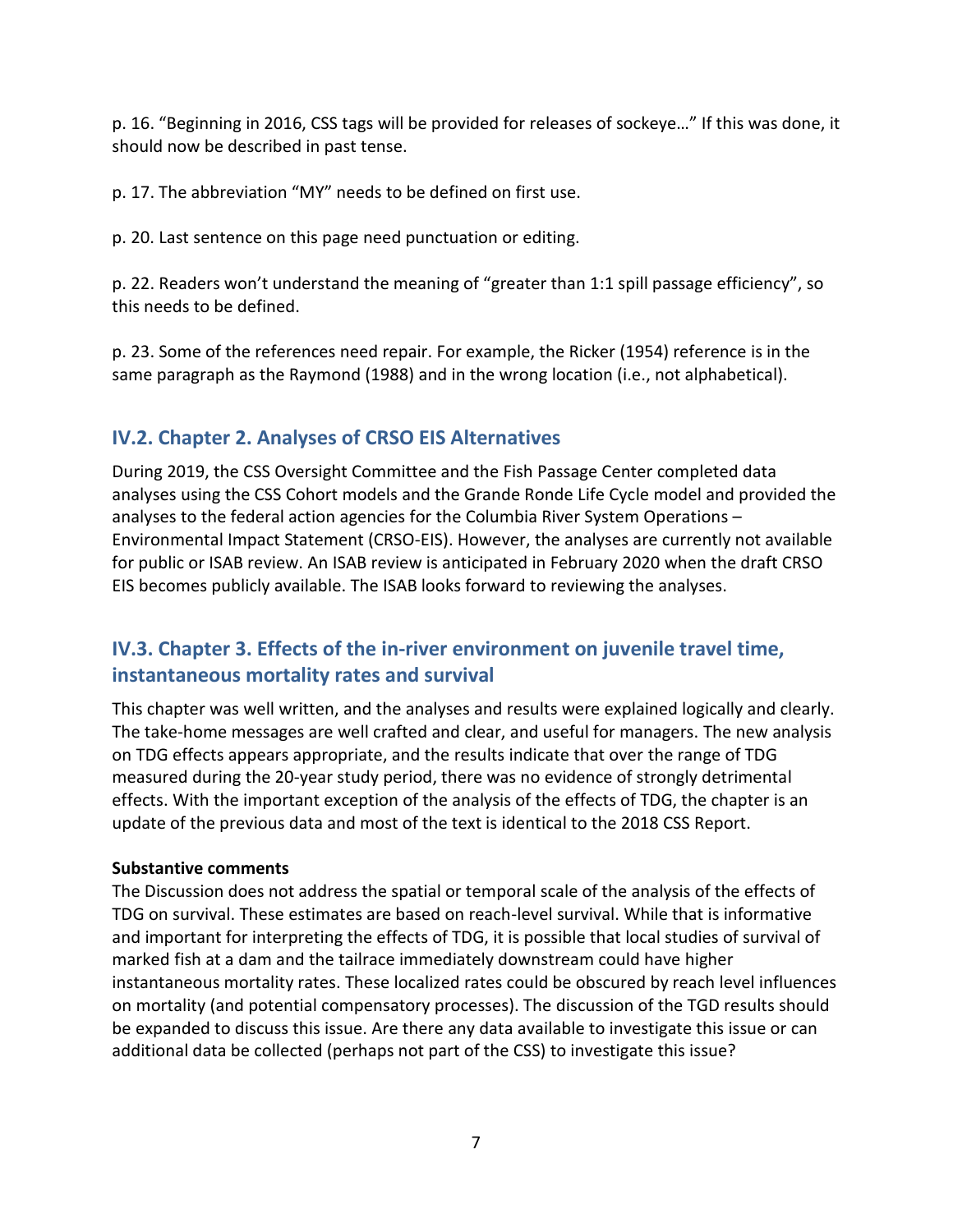#### **Minor comments**

The results of the TDG analysis should be added to the Conclusions.

The Results section indicates that "While there were some special cases, mean *FTT* generally decreased over the season, *S* both increased and decreased over the season, and *Z* increased over the season." But *S* is a function of *Z*; therefore, how could *S* increase and decrease while *Z* only increased? Is this related to the pattern of *FTT* within a season?

The graphs in Figures 3.2 to 3.7 are useful for illustrating the trends across years, but the scale and size of symbols are too small to allow readers to see within-year trends. Such information could be provided in tables in an appendix

#### **Editorial**

p.i. The conclusions section is not listed in the Table of Contents. The "Results of TDG Evaluations" is a different font style (italics) compared to other section titles.

p.36. The first paragraph of the Results section refers to Table 3.4, but it should be Table 3.3.

p.54. The data for TDG and the estimated instantaneous mortality rates should be added to the report in an Appendix as tables.

## <span id="page-9-0"></span>**IV.4. Chapter 4. Patterns in annual overall SARs**

Chapter 4 is a summary of annual (smolt migration year) estimates of overall smolt-to-adult return rates (SARs) for wild and hatchery salmon and steelhead populations. Annual overall SARs are based on cohorts of PIT-tagged fish that experienced the same conditions as untagged smolts under a given year's fish passage management scenario. Populations analyzed are from the Snake River, Mid-Columbia, and Upper Columbia regions.

The analysis of annual overall SARs was mostly consistent with the 2018 CSS Report. Overall annual PIT-tag SAR estimates are updated with newly acquired data, primarily for 2016 (steelhead) and 2017 (Chinook and sockeye) smolt outmigration-year cohorts. The new SAR estimates are as yet incomplete, including data from adult returns only through June 28, 2019 (Snake River spring or spring/summer Chinook, Upper and Mid-Columbia spring Chinook, and all steelhead) and July 31, 2019 (Snake River summer Chinook, Upper Columbia summer Chinook, and all sockeye). Fall Chinook overall annual SAR estimates for PIT-tagged fish, previously reported in a separate chapter of the annual CSS Report, are now incorporated into Chapter 4. Reach-level overall SAR estimates for Upper Columbia PIT-tagged groups were reported for the first time. SARs were calculated as adult returns to the uppermost dam with adequate adult PIT-tag detection capabilities (Appendix B).

Reach survival estimates were re-estimated in 2019 using a new method (described in an Appendix to this chapter). In addition, PIT-tag recovery data from island bird colonies in the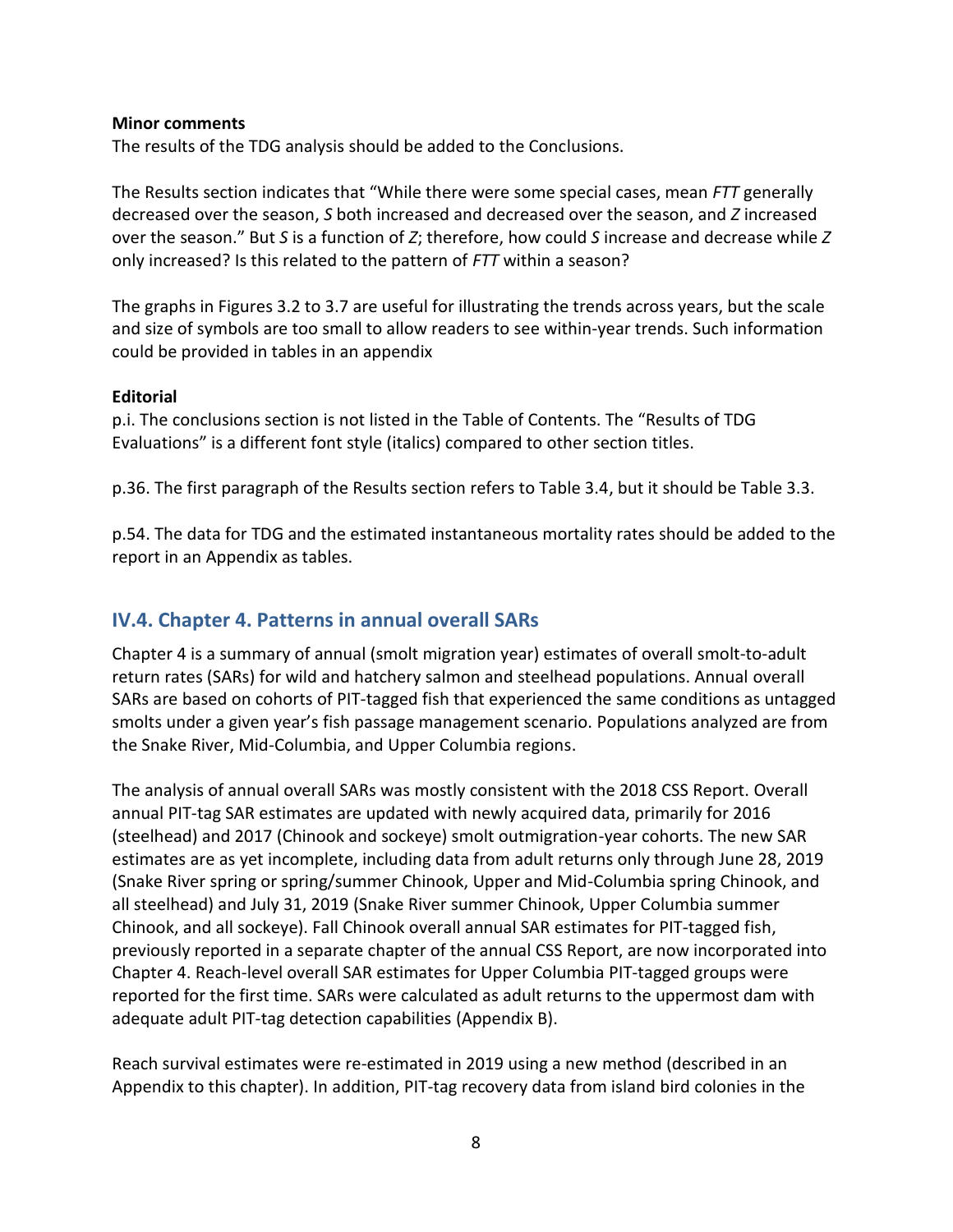Columbia River estuary and adult PIT-tag detections below Bonneville Dam were used to augment estimates of detection probability at Bonneville Dam. The investigators concluded: "Despite this new method, and some subsequent small changes to reach survivals, the overall relationship between reach survival and TIR ["Transport: In-River" ratio, which is the SAR of transported fish divided by the SAR of in-river fish] observed in past years analyses did not change noticeably." Continued analytical improvements are important even when the changes in estimates are small. Each improvement contributes to the overall credibility of the collective analyses.

The addition of estimates of SARs to Bonneville Dam was informative and provided a consistent reference for analysis of different stocks. The estimates of SARs were higher, as expected. The information provides a consistent basis for comparisons with other stocks to a common point in the Columbia River as adults re-enter the basin.

#### **Substantive comments**

The ISAB is concerned that the overall SARs of Snake River wild spring/summer Chinook and steelhead continue to fall well short of the Council's 2%-6% SAR objectives. In fact, new estimates for the 2017 juvenile migration year are a record low for the entire time series (1994- 2017) (Appendix B, Table B.1; 2017 migration year LGR-to-GRA SAR: 0.13% without jacks, 0.15 with jacks; 2017 migration year LGR-to-BOA SAR: 0.20% without jacks, 0.23% with jacks). The CSS concludes that SARs for wild spring/summer Chinook from the mid-Columbia region generally fall within the Council's SAR objectives. Nevertheless, the ISAB is concerned that the overall JDA-to-BFA SAR for the 2017 cohort of John Day River Basin wild spring Chinook is a record low (without jacks: 0.76% (CI 0.40% - 1.18%) for entire time series (2000-2017), which continues a dramatic decline in SARs since the 2013 juvenile migration year (4.18% overall SAR; Table B.73). As discussed in the introduction to Chapter 5, "patterns in the SARs of John Day spring Chinook populations were similar to those observed in the Snake River, but higher SARs are needed for population replacement in John Day Chinook (>3%) than in Snake River Chinook (1-2%), likely reflecting the higher relative spawner abundance and influence of density dependence in the John Day populations. In addition, historical levels of productivity were achieved with pre-harvest SARs in the range of 4% to 6% for John Day River wild spring Chinook."

The investigators conclude that "PIT-tag SARs for Upper Columbia wild spring Chinook and steelhead have fallen short of the NPCC 2%-6% objectives since CSS monitoring began in 2006." The ISAB is concerned that overall MCN-to-BFA SARs for Upper Columbia Wild Spring Chinook (Wenatchee River, 2007-2017) dropped to a record low in 2017 (0.33%, CI 0.20% - 0.48 %) without jacks (Appendix B, Table b.95). There were also no PIT-tag detections of adult Upper Columbia Wild Spring Chinook (Entiat and Methow Rivers) for the 2017 juvenile migration year (Appendix B, Table B.98).

The ISAB appreciates that the 2019 report was streamlined by merging SAR analyses of subyearling fall Chinook with Chapter 4; however, no conclusions were made regarding these groups. The ISAB is concerned that there were no adult PIT-tag detections from the 2016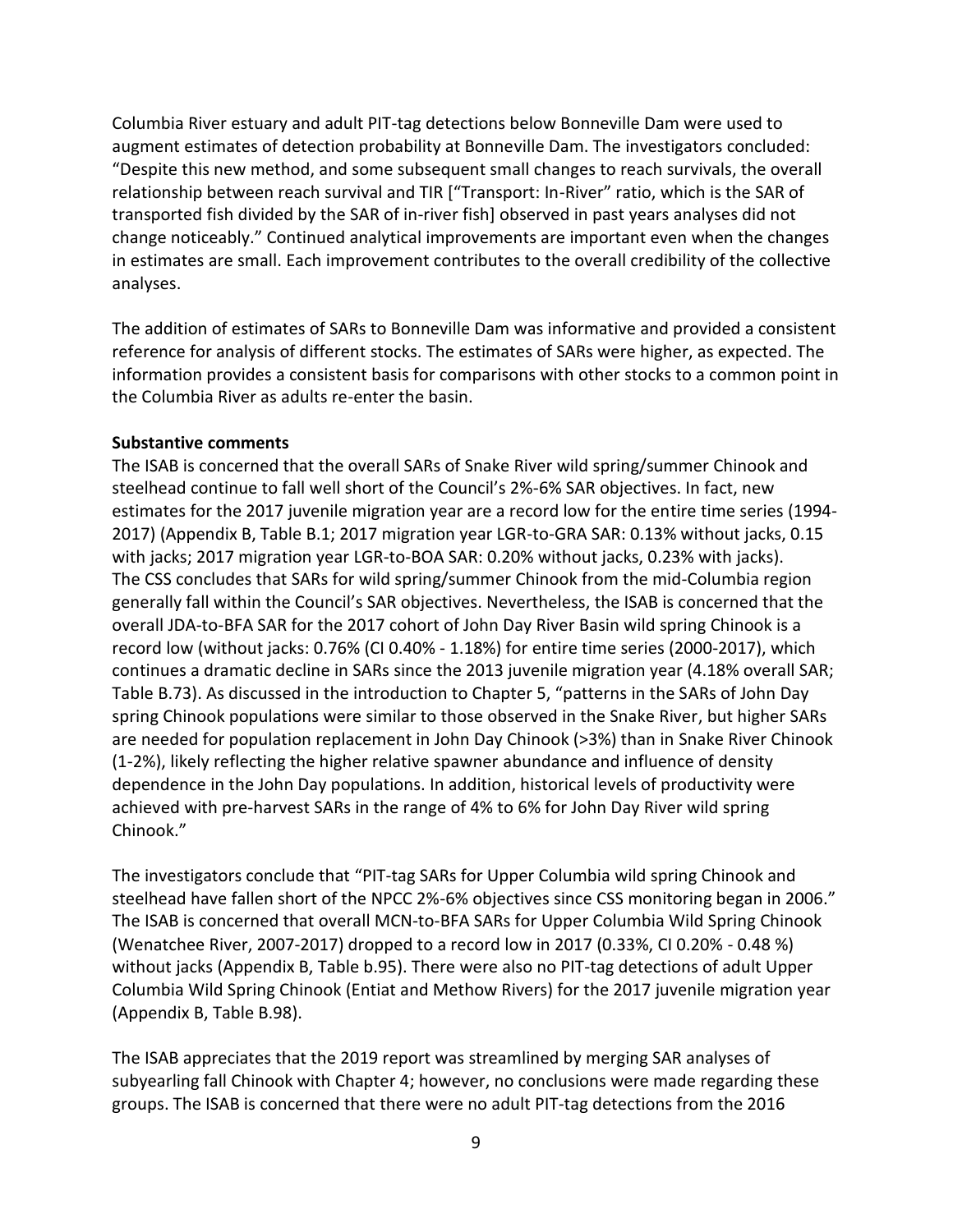migration year for Hanford Reach subyearling wild fall Chinook, even though the number of smolts arriving at MCN in 2016 was the highest since the 2008 juvenile migration year (Appendix B, Table B.86). The report should include an explanation of why this occurred.

The ISAB reiterates last year's request to develop time series estimates of first-year estuary and ocean survival rates (So1 for mid-Columbia and upper Columbia wild spring Chinook and steelhead and other populations with sufficient data). At present, So1 is estimated only for Snake River wild spring/summer Chinook and steelhead (Appendix B, Tables B.126 and B.127). The report should estimate these quantities or explain why they cannot be obtained.

The ISAB appreciates that the CSS's continuing analyses have responded to our past annual reviews of this chapter, and we agree with the CSS's conclusion that their analyses provide a sound basis for developing quantitative planning objectives. The ISAB recognizes that the CSS is merely the messenger for the poor SARs. Many recipients will read only the executive summary and not read the fine details of the report, so this issue needs to be highlighted more forcefully in the overall report conclusions and the executive summary. The ISAB notes that an executive summary was not included in the draft report under review.

#### **Minor comments**

The analysis of the relationship between transport and in-river survival is improved by estimating survival to Bonneville Dam. This was a new analysis included in response to the previous ISAB review. Unfortunately, it was not included in the Discussion or Conclusions sections. It should be included.

## **Editorial**

The figures in Chapter 4 do not illustrate years in the graphs consistently. Recent years are often left off the X-axis, and it often is difficult to quickly identify individual years. For example, in Figure 4.2, it is not clear which tick mark represents 2014 (and other tick values). The graphs should be improved and have consistent X-axes to improve interpretation of the data.

## <span id="page-11-0"></span>**Appendix B: Supporting tables for Chapters 4 – Annual Overall SARs**

Appendix B provides 127 tables (compared to 108 tables in CSS 2018) with SAR data supporting the results presented graphically in Chapter 4. The new tables in the 2019 draft report pertain primarily to wild subyearling fall Chinook and Upper Columbia Chinook, steelhead, and sockeye groups. In addition, previously reported SAR estimates were updated using new data and methods.

The ISAB has no substantive comments.

## **Editorial**

Table B.93 heading "2018" should be "2016."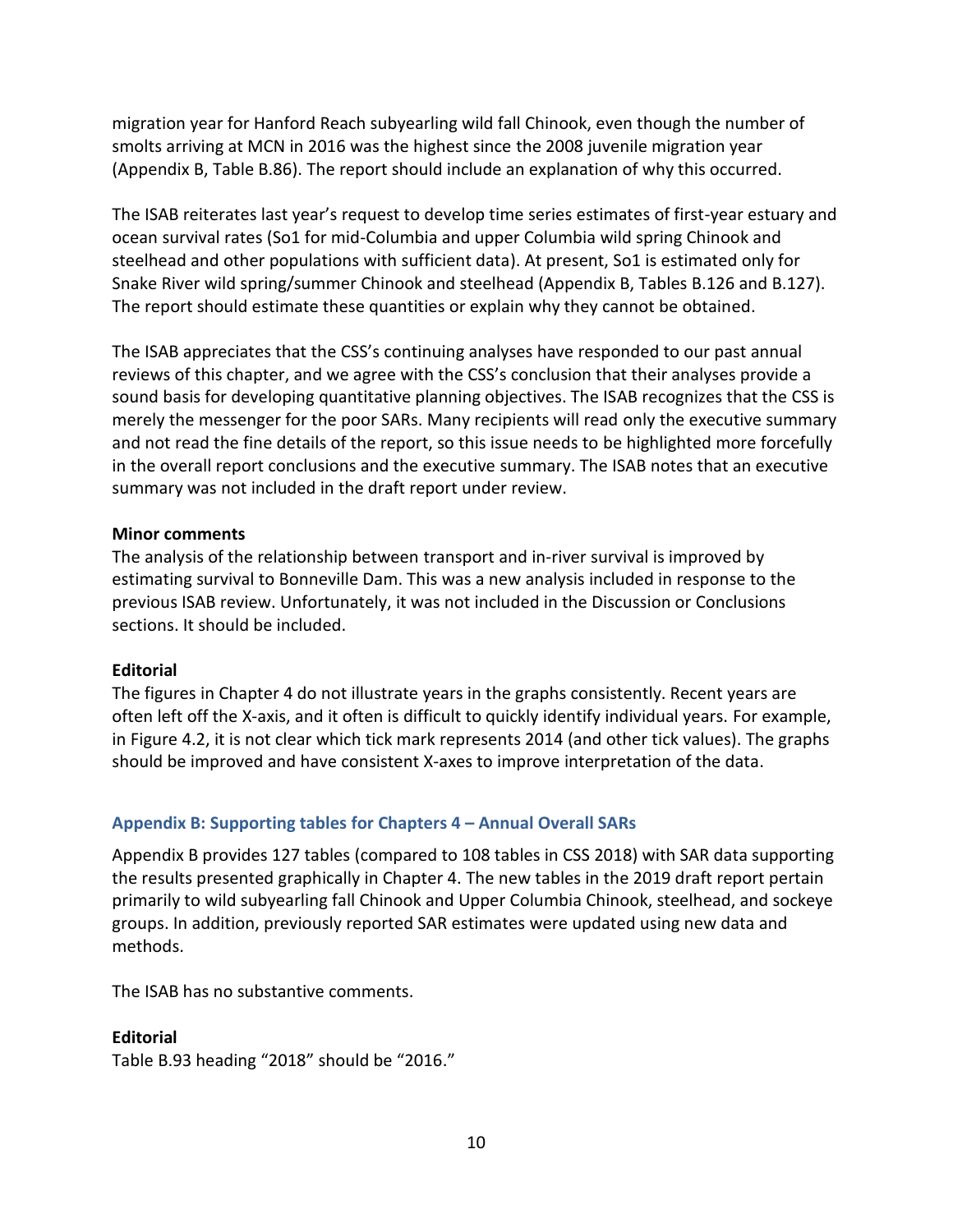## <span id="page-12-0"></span>**IV.5. Chapter 5. SARs and productivity**

In this chapter, graphical analyses of the relation between smolt-to-adult survival (SAR) and realized population productivity of wild Snake River steelhead are updated with new data. Individual brood year productivity estimates are plotted against brood year SARs by population, and a logarithmic trend line is plotted for each population. Distributions of observed productivity over all populations are compared by brood-year SAR category using boxplots. The realized steelhead population productivity is defined as the natural logarithm of recruits to spawning grounds divided by number of spawners (ln Rsg/S). The SARs are defined as survival from smolt at Lower Granite Dam to adult back to Lower Granite Dam (LGR-GRA).

Another brood year of data (2012) is added to the steelhead series from Fish Creek (B-run, a major tributary of the Lochsa River Population, Clearwater River MPG); Rapid River (A-run, a major tributary in the Lower Salmon Population, Salmon River MPG); Pahsimeroi River (A-run, Salmon River MPG); and Joseph Creek (A-run, Grande Ronde River MPG).

The number of steelhead populations analyzed was expanded from four to six populations. The two new populations are Big Bear Creek (A-run, Potlatch River drainage, part of the Lower Clearwater population, Clearwater MPG) and Big Creek (B-run, a major spawning area in the Lower Middle Fork Salmon population, Salmon MPG).

Analyses for Snake River spring/summer Chinook were not updated or repeated in this report because run reconstructions are not complete (updated only on a five-year schedule for NOAA ESA status assessments). The ISAB commends the CSS for submitting a manuscript for peerreviewed publication that compares SARs to population productivity for Snake River spring/summer and John Day River spring Chinook salmon, based on data shown in previous CSS reports.

Overall, the analysis of the 2018 data and two additional sites supported previous analyses that indicate that 2%-6% SARs are required to maintain or increase steelhead populations. The Big Creek site had low SAR values, averaging 1.8, and exhibited negative productivity. A new conclusion in this year's report is that the "relationship of SAR with steelhead population productivity is less precise than for Chinook Salmon and varies among populations." The authors should be explicit about the causes of the lack of precision; i.e. is it a sample size issue, due to residualization, etc.?

The ISAB appreciates that the analyses in this chapter address past ISAB review comments, and we encourage continuation and further expansion of analyses to additional populations and MPGs having adequate data time series.

## **Substantive comments**

The CSS investigators speculate that differences in population productivity among populations might be due to age-related differences in juvenile mortality in freshwater and adult prespawn mortality and sex ratio. The ISAB suggests that population-specific differences might also be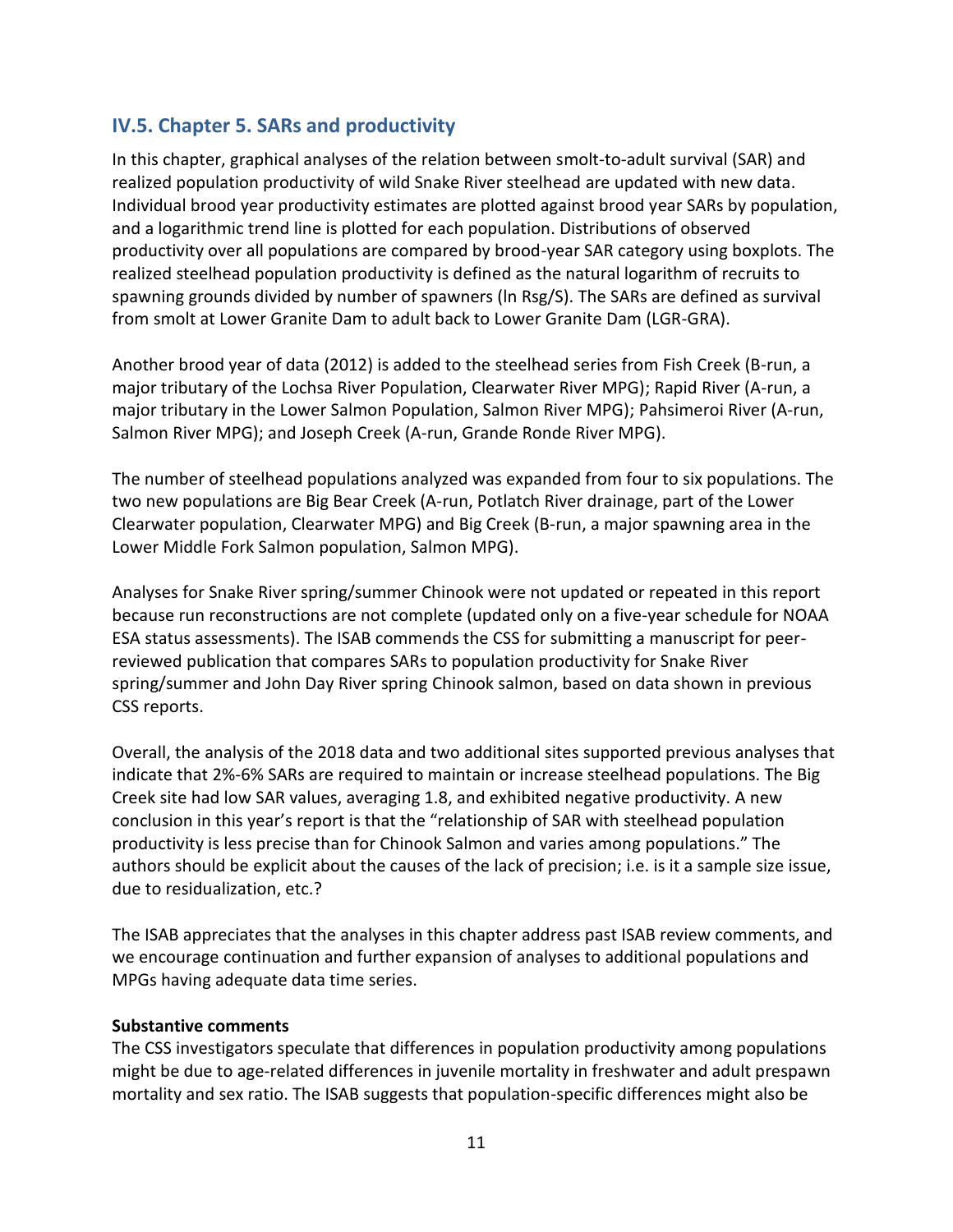due to age- or size-related differences in estuary and ocean mortality. Evaluation of these and other potential factors in future CSS analyses is warranted.

## **Editorial comments**

Table 5.1. There are some minor changes in some of the results that are not explained. Some of the SAR values for earlier years are different from the previous report. The ISAB suspects that some of these are rounding/truncation artefacts, but some of the more recent years have larger changes presumably due to older ages coming back. Are any of the changes related to the new methods used to estimate SARs (described in Chapter 4)? These changes need to be explained.

## <span id="page-13-0"></span>**IV.6. Chapter 6. Delayed Mortality Review**

This chapter reviews the evidence supporting the delayed mortality hypothesis. This chapter proposes that three factors related to juvenile passage through the hydrosystem could be responsible for subsequent mortality of smolting salmonids during early ocean residency. First, Budy et al. (2002) proposed that stress events experienced by smolting salmonids caused by their passage through dam turbines, juvenile bypass systems, and spillways will induce delayed mortality. The cumulative effects of such stressors are expected to increase vulnerability to predation and pathogens, plus reduce energy reserves needed for saltwater adaption and early marine growth. Second, Muir et al. (2006) note that the hydrosystem has substantially changed the migration rates of smolts emigrating from the Columbia River and therefore may be destabilizing previously established ocean entry timing. Such alterations, referred to as the match/mismatch hypothesis may reduce subsequent survival. Finally, it is suggested that transportation of smolts through the hydrosystem may be leading to size selective mortality in the lower river by northern pikeminnow and in the estuary and ocean plume by Pacific hake. It is argued that in-river migrants increase in size by 5-8 mm on average while transported fish do not change in size and therefore are likely subject to size-selective mortality (Muir et al. 2006).

The chapter assumes that the delayed morality hypothesis is substantiated by past studies. Among others it cites Haeseker et al. (2012) who found that freshwater and marine survival rates were correlated and concluded that "a portion of the mortality expressed after leaving the hydrosystem is related to processes affected by downstream migration conditions." Additionally, it references Schaller et al. (2014) who compared survival rates of upriver and downriver salmonid populations and concluded that "delayed hydro-system mortality increases with the number of powerhouse passages and decreases with the speed of outmigration." The chapter also makes it clear that the exact mechanisms responsible for delayed mortality are not yet known.

The CSS review concludes by stating that increases in water transit time and spill may reduce delayed mortality rates and cause a corresponding increase in SARs of upriver stocks of Chinook and steelhead. Consequently, the proponents suggest that new spill agreements under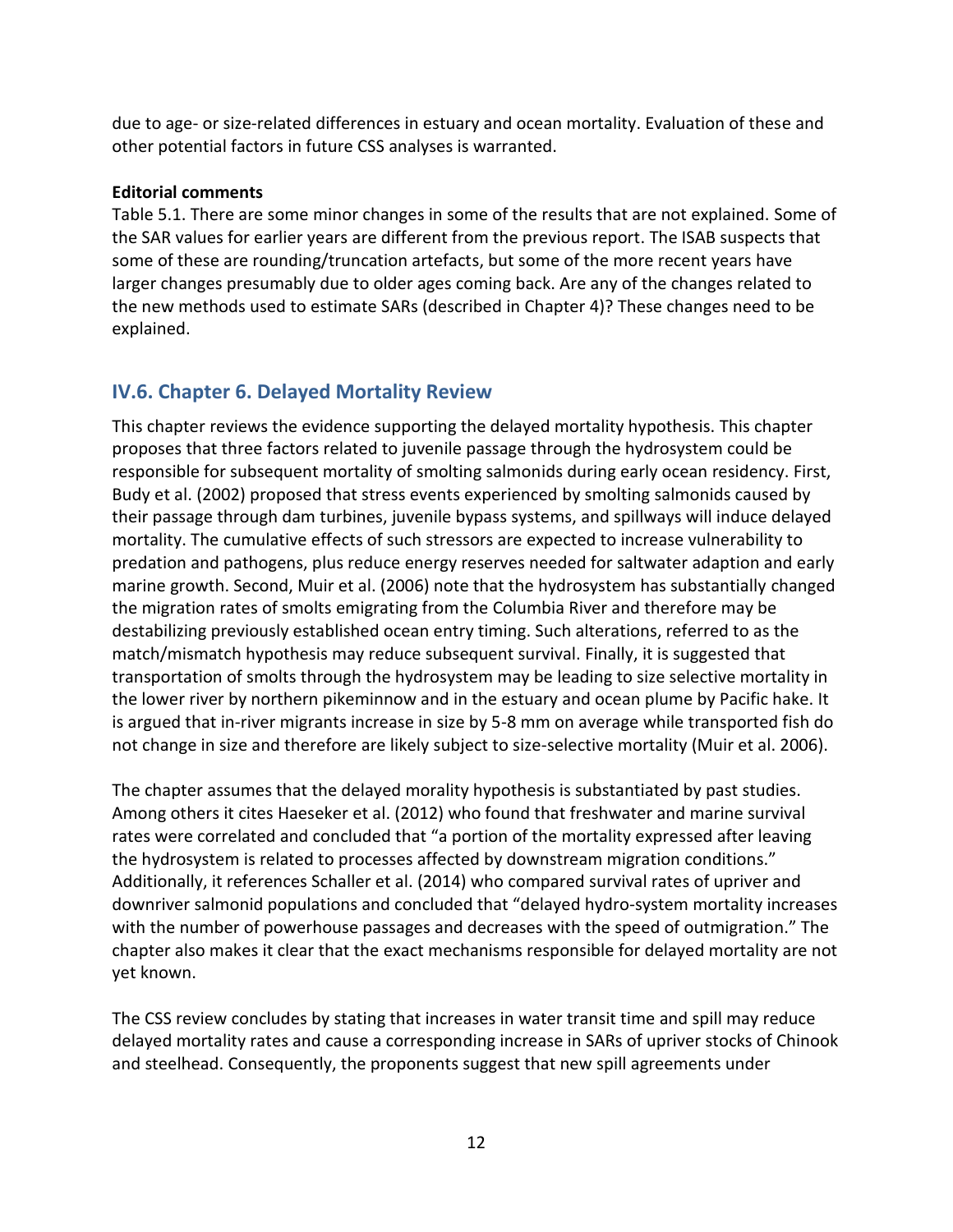negotiation may provide a useful opportunity to evaluate delayed mortality under a new spill regime—one that is hypothesized to increase survival.

## **Substantive comments**

The CSS's review briefly mentions several studies that refute the importance or existence of delayed mortality. For completeness more of this information should be included in this chapter, for example, investigations by Rechisky, Welch, and colleagues: Welch et al. 2008; Rechisky et al. 2014; replies to Rechisky et al. (2013a) by Haeseker (2013); and Rechisky et al. (2013b). Explanations of why the results from these papers (and other papers) are or are not applicable to the Columbia River system are needed

The chapter highlights the role of timing on subsequent survival, but it would help to specifically link the timing to the data reported in Scheuerell et al. (2009). There might also be some link between delayed effects of barging on homing/straying.

The CSS review indicates that new spill agreements may provide useful opportunities to evaluate delayed mortality. There are several different experimental designs that are possible, but in past reports, the ISAB/ISRP recommended that the CSS **not** conduct upstream/downstream comparative studies. For example, see [ISAB/ISRP](https://www.nwcouncil.org/reports/isab-and-isrp-review-of-the-css-ten-year-retrospective-summary-report) 2007-6: "The ISRP finds that the fourth objective (Upriver/Downriver Comparisons) does not meet scientific review criteria, because of inevitable confounding from other factors in establishing cause(s) of upriver/downriver differences that may be detected, regardless of sample size and detection power that could be achieved." Consequently, proposed spill experiments need to be evaluated carefully prior to implementation to ensure they avoid confounding effects.

## **Minor comments**

This was a new review, but context is missing. Was this chapter prepared as background for a proposed study/experiment alluded to in the final paragraph? Please add context for the review.

The review needs to be updated with more recent references such as Gosselin et al. (2018).

## **Editorial**

<span id="page-14-0"></span>A number of references are missing (e.g., Budy et al. 2002, cited often, and Scheuerell et al. 2009). Other references (e.g., Buchanan) are spelled wrong in the text or missing from the references, so a close check is needed.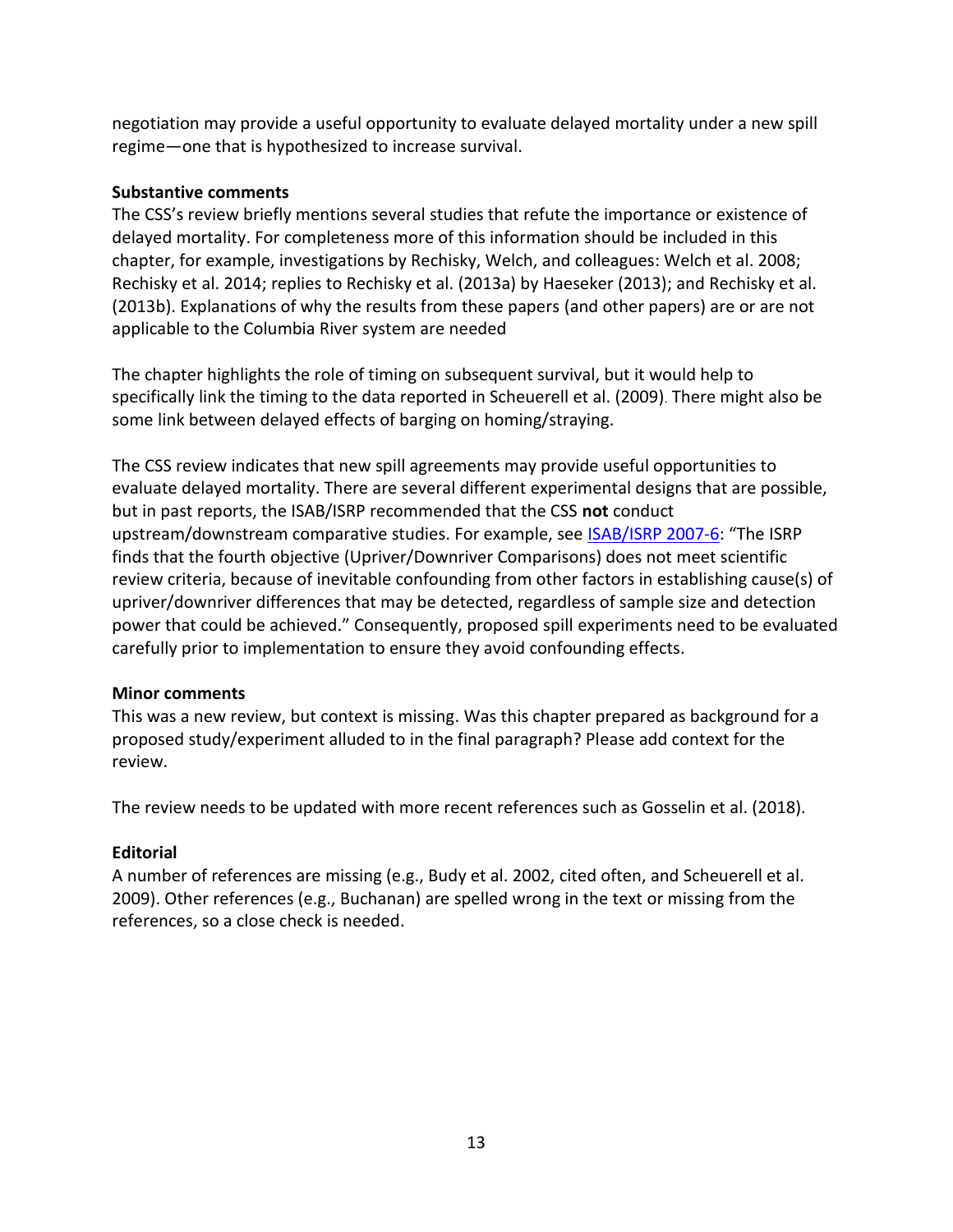## **IV.7. Chapter 7. Adult salmon and steelhead upstream migration**

The integrated model developed to estimate the probability of adult survival over time (e.g., from one dam to the next) seems reasonable and carefully thought out. The conclusions of the model also seem to generally correspond to empirical observations. The proponents plan on refining the model in the future. However, there are several aspects of the results which need a more substantive discussion and some aspects of the modeling that need refinement to improve this chapter.

#### **Substantive comments**

For each of the species and stocks, juvenile transport history affected adult migration rate, yet this was not mentioned in the Discussion, nor was it among the Conclusions. It would seem that some discussion of this is warranted. It might also be worth noting the relationship between transportation and homing and upriver migration rate reported by Bond et al. (2017).

In the discussion, the authors conclude that adult fish migrants were subjected to a higher migratory cost between Bonneville and McNary dams compared to McNary and Lower Granite dams because the slope of the relationship between survival probability and travel time was steeper. For example, from Table 7.1, the slope for travel time was -0.19 (SE 0.015) for BON-MCN, and from Table 7.2, the slope for travel time was -0.04 (SD 0.007) for MCN-> LGR. But some of this steeper slope may be an artefact of the truncation of the intercept at values > 3 (on the logit scale) to force the survival probability to be 1 at 0 travel time. This may force a steep slope in the first reach because the posterior plots show a posterior distribution bunched at 3 for some stocks. A better comparison would be among the models for each reach with unfettered intercepts.

Also, is it appropriate to compare the two populations (i.e., the population of adults at BON to those at MCN)? The population at MCN is equal to the population at BON minus the individuals lost to disease, predation, etc., so it may be reasonable to expect the MCN population to have better survival.

The current modeling approach separates the modeling of the two reaches. A better model would also combine the models over both reaches and directly compare the two slopes within the same model.

Any modeling effort requires model assessment. The authors used R-hat, the effective sample size, trace plots, and plots of simulated vs observed data. However, a common goodness-of-fit test is to use posterior-predictive plots. These can be tailored to assess the overall goodness-offit for any individual aspect of the model. For example, on page 141, the authors showed a single comparison of two distributions. A goodness-of-fit measure could be constructed for each of the 2000 posterior comparisons and the posterior predictive plots constructed as a summary. These posterior predictive plots need to be constructed.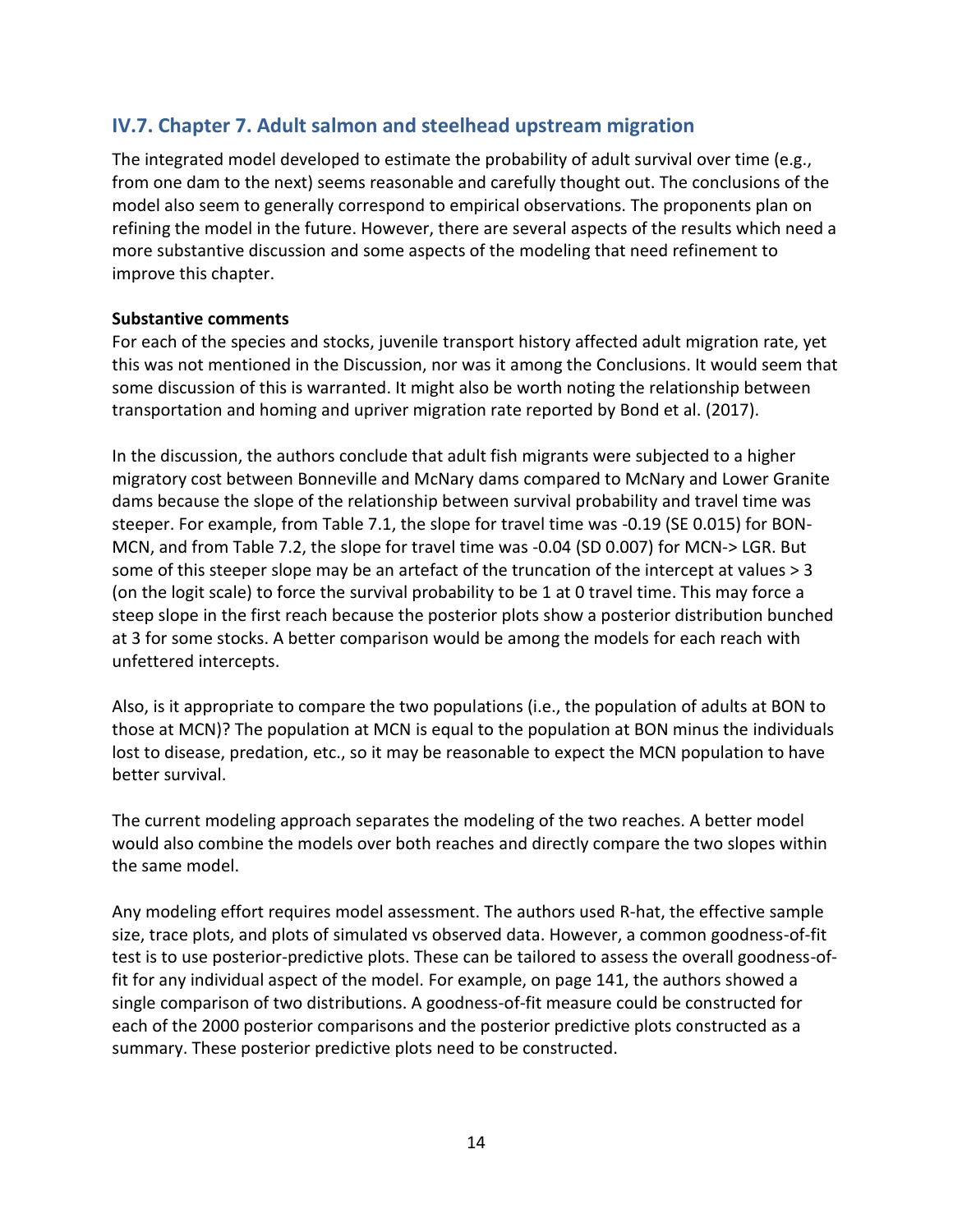#### **Minor comments**

p.121. The authors need to be careful when converting between instantaneous mortality and survival because the former is instantaneous while the latter is over an interval of time. For example, the equation in the footnote of page 121 is not quite correct. Survival probabilities are found as the integral of the instantaneous mortality rate over some interval and do not refer to a point in time. The equation given on page 121 would be the survival the interval *t* to *t+1* assuming that *Z* was constant over that interval and not for the instant *t*. Similarly, the explanation of the conversion from the cumulative survival to the daily instantaneous mortality probability needs to be improved. For example, on page 125, you have the individual daily survival approximated as the ratio of the fitted values of  $S(t+1)$  and  $S(t)$ , and then the approximate instantaneous mortality rate for that day is the -logarithm of this ratio. However, all the daily survival probabilities are a function of the slope (on the logit scale), and so once the slope is estimated, the instantaneous mortality rate can also be found directly. This direct estimate should be used in place of the approximation on this page.

Figure 7.2 There are several points that don't fall close to the line. These should be explored in detail. For example, do they belong to a single year or to a small group of fish with particular characteristics?

A careful reading of the chapter is needed to ensure that all symbols are defined. See the editorial section for several instances of symbols not defined in the text.

A backward elimination procedure based on AIC was used to select the model for travel time. A better procedure would be to fit all subset models and see how much support is given for each model. The ISAB would like to see if the model chosen by backward elimination actually has a majority of support or if support is very diffuse.

p.133. The authors claim that *ad hoc* conditions of the model affected results and possibly biased estimates but give no further details. For example, is the truncation of the prior for the intercept at 3 one of these *ad hoc* conditions? How did this affect the reach-comparison for this stock? What basis is there for assuming that biases are common across all species—for example, not all species/stocks have the same bunching of the posterior close to 3. This issue needs to be explored in more detail.

## **Editorial**

p.124. *Ftt* is never defined (fish travel time?) in Equation [1]. Presumably "*Ftt*" is the same as "*ftt*". Be consistent.

p.124. "Conversion probability" is never defined.

p.124. The *t* distribution used in the report appears to have three parameters. Presumably this is a generalized version of the standard t-distribution (which is centered at 0) and only has 1 parameter. What are the parameters (presumably df, mean, and ?)?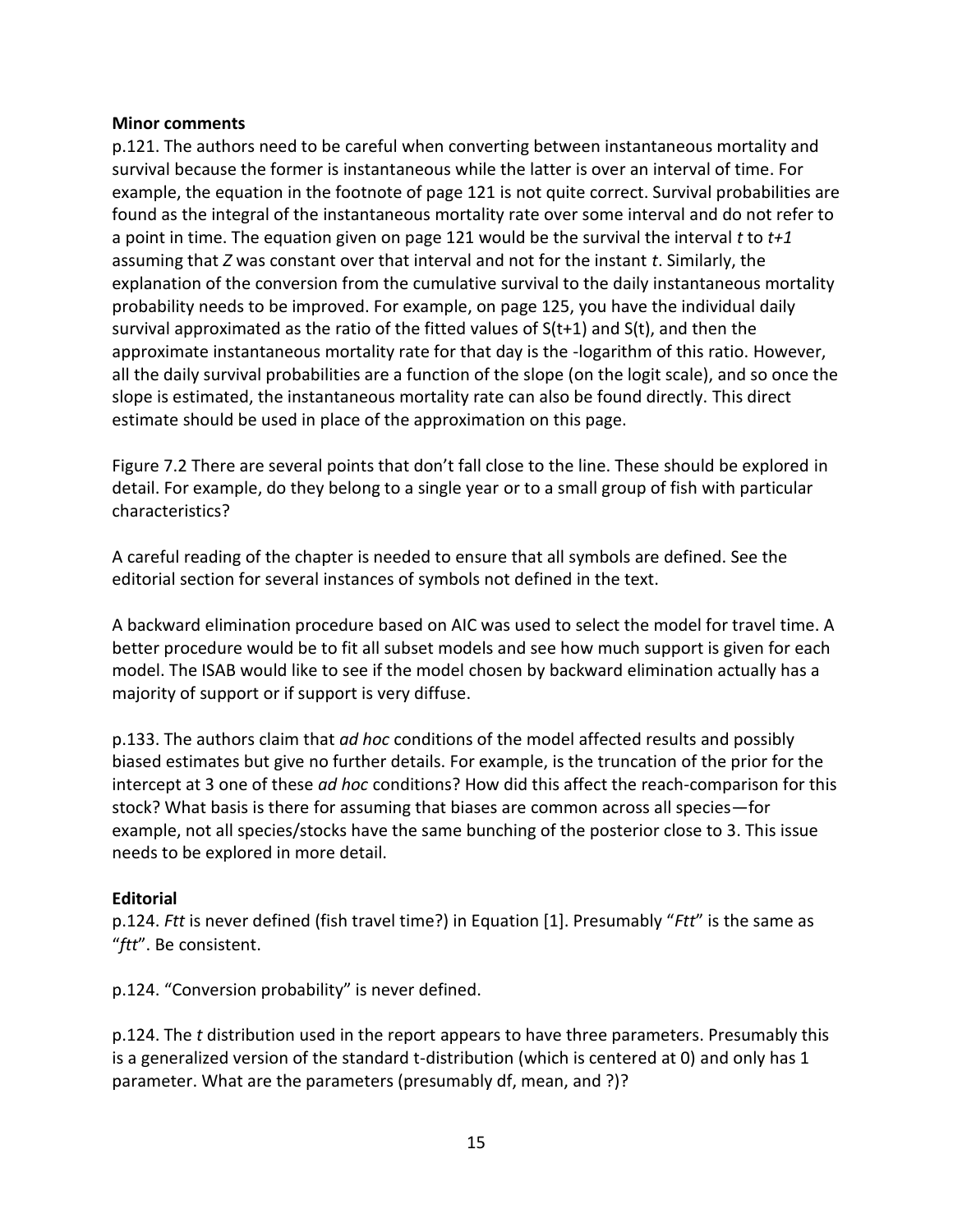p.124. The prior for gamma\_0 appears to be t(3,5,2.5) but is also truncated at values >3? Is this true? This should be explicit.

p.124. The sigma<sub>year</sub> prior is a t-distribution, but what keeps it positive? Is there also a truncation occurring at 0?

p.124. "We began with a full model" for which variable?

p.125. R<sup>i</sup> is never defined. What keeps sigma positive given the t-distribution priors? Is truncation occurring as well?

p.125. Here and elsewhere qualify "time" using "travel time" to distinguish from calendar time.

p.126. Equation 4. *S* was earlier defined with subscript *i* to represent the *ith* fish, but now has subscript x to refer to refer to time. This part of the manuscript needs to be reworked based on earlier comments.

p.126. Here and elsewhere, round days to achieve certain conversions to 1 decimal place, i.e. 4.2 days rather than 4.224 days.

p.126. Why does the conversion probability for which a travel time is needed change among species from 0.9, 0.85, 0.7, and 0.9 over the four species/stocks?

p.127. Figure 7.4 and elsewhere. The shading is misleading because higher densities are not represented by darker colors. If the number of posterior samples is increased, the width of the shaded areas will also increase. The 95% CrI should be plotted at selected points to show the uncertainty in a manner that is independent of the number of posterior samples.

p.135. Table 7.1 and 7.2. In both Tables values in the 5<sup>th</sup> column represent the "Eff size" and those in the sixth column represent the R-hat values. Currently these columns are mislabeled. Tables 7.3 to 7.8 have the correct headings for these columns. It is not clear if the values for "Rhat" are rounded to integer values (in which case R-hat could be as large as 1.4999) or they are all very close to 1 (i.e., 1.03). Report R-hat values to 1 decimal place. Left justify the parameter values. There are two parameters labelled at intercepts. This should be clarified.

p.136. Table 7.2. Effective sample size for last two parameters is a bit low. Perhaps this is due to autocorrelation indicating that more thinning is needed.

p.137. Table 7.11 (and other tables). "… posterior distributions generally follow prior assumptions about student t-distributions." There is no reason why the prior distribution should predict the posterior distribution unless the data are uninformative. The meaning of this phrase is unclear.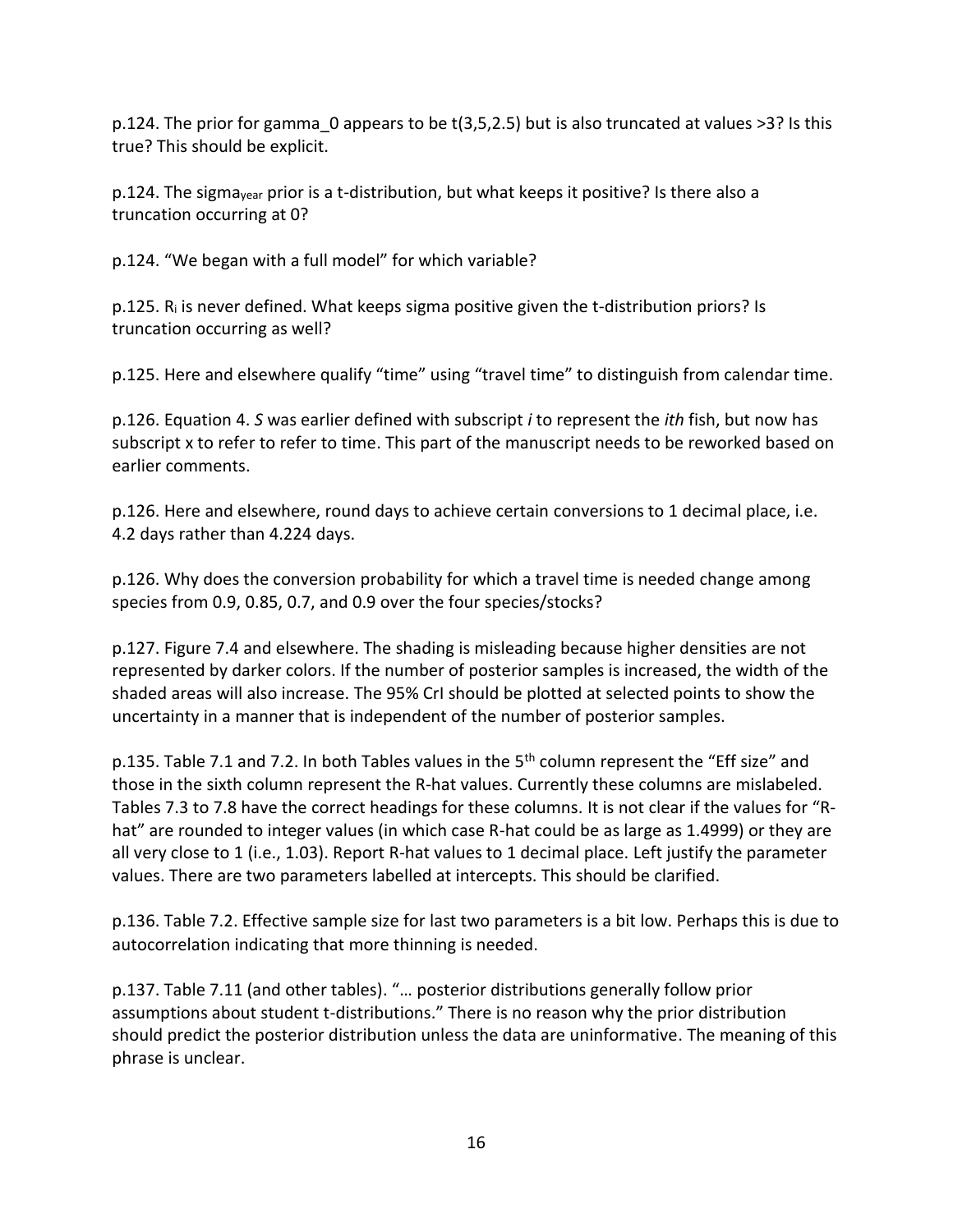## <span id="page-18-0"></span>**IV.8. Chapter 8. Preliminary development of an approach to estimate daily detection probability and total passage of spring-migrant yearling Chinook salmon at Bonneville Dam**

This chapter is an update of last year's chapter, incorporating some of the ISAB's recommendations. In particular, non-linear models were developed to try to explain some of the over-estimation. Fortunately, results were similar to those from similar models. Additional model diagnostics were provided. This chapter will continue to evolve over time and will provide very useful information.

#### **Substantive comments**

In our previous review, the ISAB recommended some alternative estimators (e.g., Petersen type estimator, Bayesian Time-Stratified Population Analysis, BTSPAS, models) and inclusion of additional data. There is no mention of these alternatives in the report. Were they investigated and found to be lacking? Details are needed.

#### **Minor comments**

p. 169. The forward selection method was questioned in the previous review. In the CSS response, they explained that results were similar to an all-subsets approach. The explanation from their response should be included here.

## <span id="page-18-1"></span>**IV.9. Chapter 9. A Multistate Model to Estimate Upper Columbia River Spring Chinook Life Cycle Survival from Passive Integrated Transponder Tagging and Detection**

This is a sophisticated analysis that allows modeling the capture histories of some 93,000 tagged and recaptured spring Chinook salmon from the upper Columbia River tributaries (Wenatchee, Entiat, Methow). As such, it is a pioneering effort that makes use of a very large data set to fit a large number of parameters of interest to managers.

The take-home message appears clear and is sobering. Smolt-to-adult returns (BON-to-BON) are below management goals of 4% for most estimates, and SAR estimates for smolts tagged in their natal streams to adults returning to those streams were <1%. It is possible that tagging effects also cause lower survival, but this bias seems unlikely to be the main reason for such low survival.

#### **Substantive comments**

This is an interesting chapter but needs considerable work to make it understandable to the reader. For example, Figure 9.2 shows the flow diagram which could be very useful, but the various symbols are not defined. There does not appear to be a set of explicit equations for the model, and the various models are explained by text (page 193 onwards) rather than equations and reference to Figure 9.2. Actual model equations that use the symbols in Figure 9.2 would be helpful.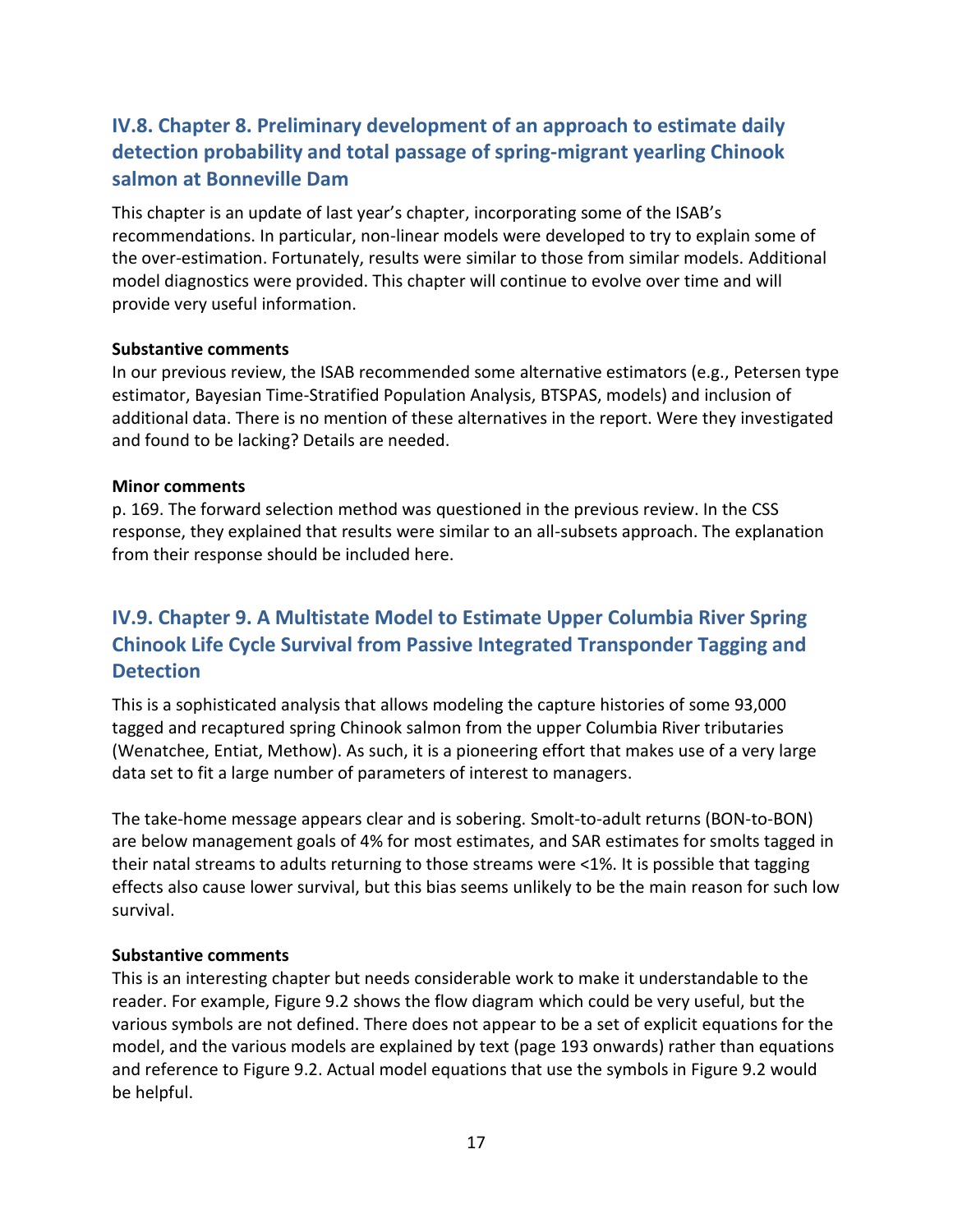It would also be helpful to show several capture histories and the associated probability statement for the histories to illustrate how Figure 9.2 comes into play.

#### **Minor comments**

p.191. Equation 2 for parr overwinter survival requires more explanation. Over what period or reach are the parr and smolt survival estimates made?

p.193. At what level was the Deviance Information Criteria (DIC) computed, i.e., the focus? This is a tricky issue with hierarchal models—refer to Quintero and Lasaffre (2018) for details.

p.193. The description of the various models would be strengthened by reference to Figure 9.2. For example, in cases where *p* comes from a hierarchical model, what parameters are being modeled?

p.195. "lack of fit in 44% of the release groups…" It is possible to compute the posterior predictive plots to focus on particular aspects of the model rather than a simple omnibus lack of fit. This should be explored in more detail to assess various violations of assumptions such as those listed on page 200.

p.196. Compare the estimates from your model to the CSS values to see if there are any major discrepancies. The report indicates on page 199 that "The observed Rocky Reach … SARS … are consistent with ... McCann et al" which is the CSS report, but no actual comparison is presented. These could easily be overlaid on any plots.

#### **Editorial**

This chapter needs careful editing to address items including spelling mistakes, missing words, incomplete sentences, acronyms that are not defined, incorrect years for references, as well as to improve the flow.

p.191. "The probability for each unique capture history …" is incorrect. The capture-history consists of 0/1 and other codes for the state of the fish. The probability is modeled separately.

p.191. "The probability of each unique … capture (rho symbol used here)" Replace rho by p.

p.191. The "chi" term is a complex expression of p and phi and not a separate parameter.

p.193. Figure 9.2. Different notation used. Now S=survival rather than phi? "The probability of …. are the statistics from ..." This makes no sense. "Survival is estimated…" should read "Cumulative survival ..." Notation  $t_1$ ,  $t_{21}$  and such not defined in legend.

p.192. "target for the number of independent samples" should read "target for the number of independent samples from the posterior distribution."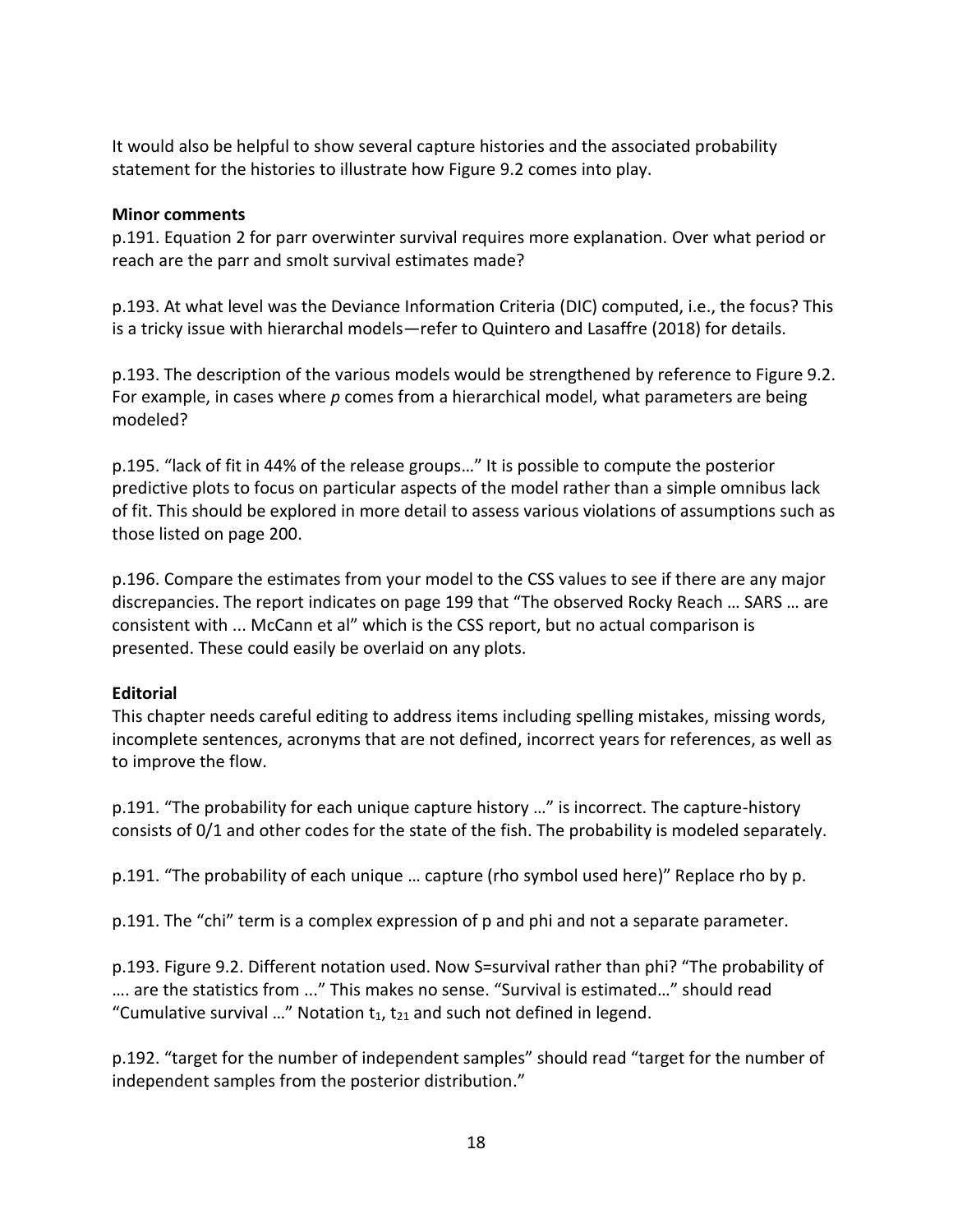p.193. "reported posterior distributions were accurate." "Accurate" is the wrong word here (accuracy = combined bias and precision; but, bias from model misspecification or other sources is unknown). Is the intent to discuss uncertainty here (i.e. the credible intervals)?

p.194. "… we would expect the SAS estimates would shrink to the grand mean and not capture the annual SAS variability." It is unclear what is meant by this. Presumably, the shrinkage will "reduce" the apparent variability in the raw SAS values. Is this what is meant here?

p.196 "Since the reach survival estimates … are multiplicative …" Reword – the estimates are not multiplicative, but the overall survival is found by multiplying the individual estimates.

p.197 Figure 9.3. Y axis legend needs to indicate the error bars are 95% credible intervals. Or are they 90% credible intervals as shown in Table 9.2?

p. 198. Why 90% (rather than 95%) credible intervals?

p.199. "…the amount of shrinkage depends on the variance of the parameters." True, but augment this sentence with "… variance of the estimates of parameters which is a function of the sample size, i.e. smaller sample sizes tend to have larger uncertainty."

## <span id="page-20-0"></span>**IV.10. Appendix A: Survivals (SR), SAR, TIR, and** *D* **for Snake River Hatchery and Wild Spring/Summer Chinook Salmon, Steelhead, Sockeye, and Fall Chinook**

<span id="page-20-1"></span>This is an update from the previous year's report. The ISAB has no comments.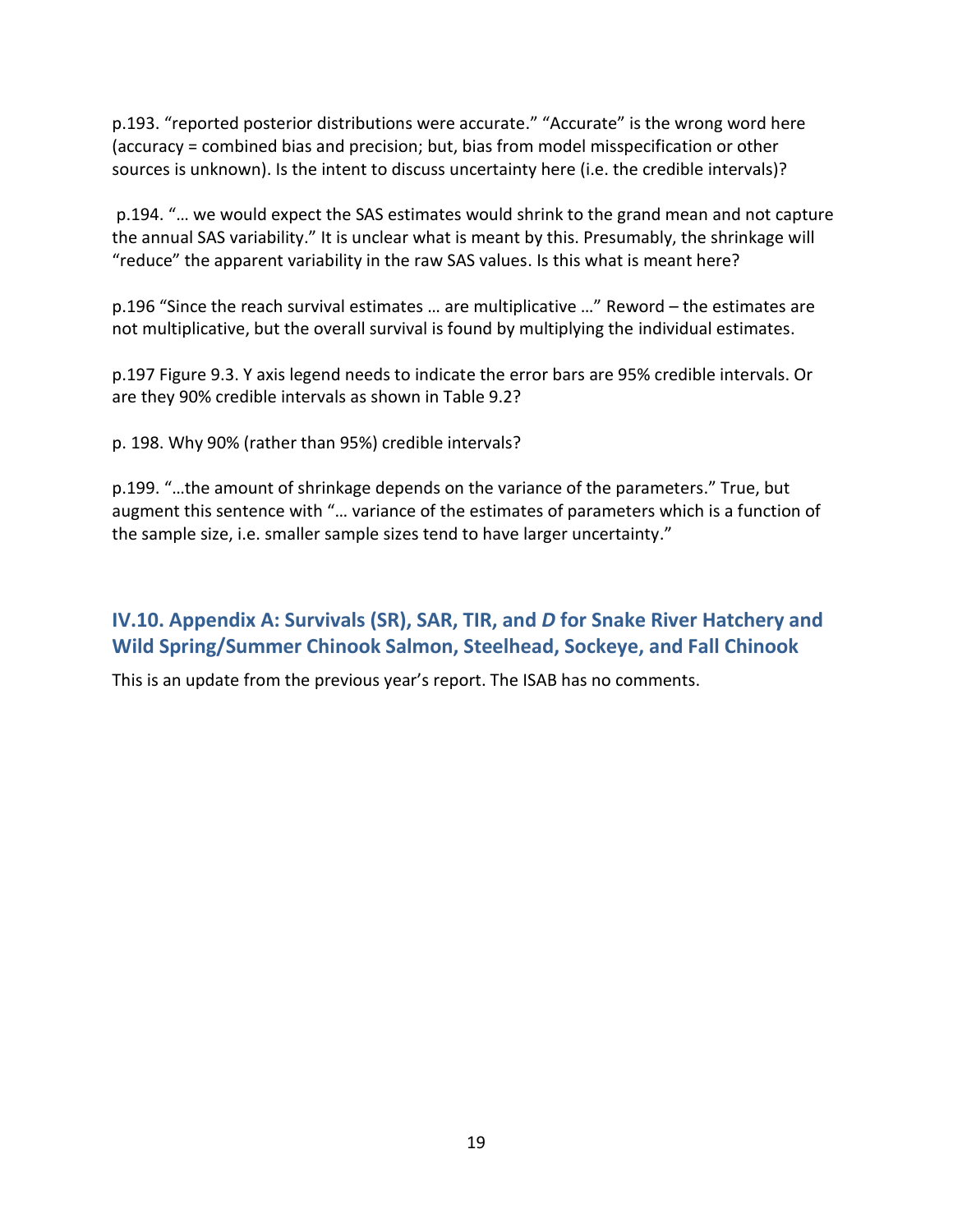## **V. ISAB Appendix: Suggested Topics for Further Review 2011-2018**

## [ISAB 2018-4,](https://www.nwcouncil.org/sites/default/files/ISAB%202018-4%20ReviewCSSdraft2018AnnualReport18Oct.pdf) pages 3-6:

- 1. Develop models for multiple populations that include combined and interactive effects.
- 2. Use the life-cycle models to investigate potential benefits on survival of management actions such as spill modification.
- 3. Expansion of ocean survival estimates to additional populations.
- 4. Include an analysis of mini-jacking and impact on SARS.
- 5. Include a more in-depth analysis of the PIT/CWT tagging experiment.
- 6. Improve the model for estimating abundance of juveniles at Bonneville.

#### [ISAB 2017-2,](https://www.nwcouncil.org/fish-and-wildlife/fw-independent-advisory-committees/independent-scientific-advisory-board/review-of-comparative-survival-study-draft-2017-annual-report) pages 2-5:

- 1. Modeling flow, spill, and dam breach scenarios is very useful for policy makers. Consequently, it is important that all assumptions be clearly stated and that the results are robust to these assumptions. Work on testing assumptions was suggested.
- 2. Include other important processes in the life-cycle models such as compensatory responses and predator control programs
- 3. Elucidate reasons for shifts in the age distribution of returning spring/summer Chinook.
- 4. The graphical analysis of the impact of TDG could be improved using direct modeling to deal with potential confounding effects of spill, flow, TDG, and temperature.
- 5. The (new) modeling of adult survival upstream of Bonneville should be continued and improved to identify the limiting factors to adult returns.
- 6. The CSS report is a mature product and the authors are very familiar with the key assumptions made and the impact of violating the assumptions. These should be collected together in a table for each chapter to make it clearer to the readers of the report.

## [ISAB 2016-2,](http://www.nwcouncil.org/fw/isab/isab2016-2) pages 5-6:

- 1. Use variable flow conditions to study the impact of flow/spill modifications under future climate change, and examine correlations between Pacific Decadal Oscillations (PDOs) and flows.
- 2. Examine impact of restricted sizes of fish tagged and describe limitations to studies related to types/sizes of fish tagged
- 3. Modify life-cycle model to evaluate compensatory response to predation.
- 4. Comparison of CSS and NOAA in-river survival estimates.
- 5. Examine factors leading to spring/summer Chinook declines of four and five-year olds and increases in three-year olds.

## [ISAB 2015-2,](http://www.nwcouncil.org/fw/isab/isab2015-2/) pages 4-5:

- 1. Use SAR data to examine both intra- and interspecific density dependence during the smolt out migration and early marine periods
- 2. Propose actions to improve SARs to pre-1970s levels
- 3. Explore additional potential relations between SARs and climate and ocean conditions
- 4. Consider ways to explore the variability of inter-cohort response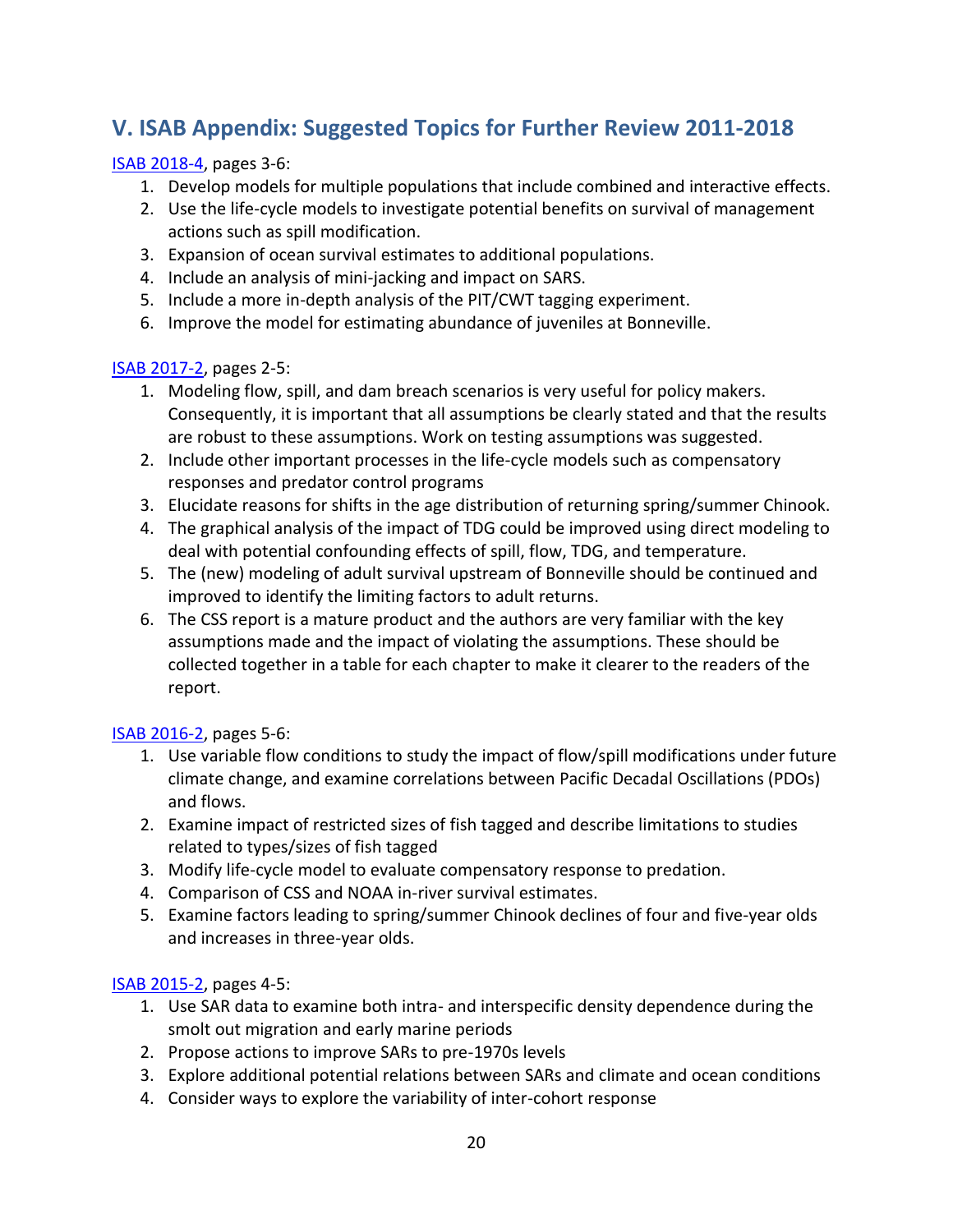[ISAB 2014-5,](http://www.nwcouncil.org/fw/isab/isab2014-5) pages 2-3:

- 1. Hypotheses on mechanisms regulating smolt-to-adult return rates (SARs) [update from 2013 review]
- 2. Life-cycle modeling questions and Fish and Wildlife Program SAR objectives [update from 2014 review]
- 3. New PIT/CWT study

[ISAB 2013-4,](http://www.nwcouncil.org/fw/isab/isab2013-4) page 1:

- 1. Hypotheses on mechanisms regulating smolt-to-adult survivals (SARs)
- 2. Life-cycle modeling questions and Fish and Wildlife Program SAR objectives
- 3. Data gaps
- 4. Rationalization of CSS's Passive Integrated Transponder (PIT)-tagging
- 5. Publication of a synthesis and critical review of CSS results

[ISAB 2012-7,](https://www.nwcouncil.org/fish-and-wildlife/fw-independent-advisory-committees/independent-scientific-advisory-board/review-of-the-comparative-survival-studys-draft-2012-annual-report) pages 2-3:

- 1. Evaluate if the NPCC's 2-6% SAR goals and objectives are sufficient to meet salmonid species conservation, restoration, and harvest goals
- 2. Development of technology to improve PIT-tag recovery in the estuary
- 3. Review estimation methods for smolt survival below Bonneville Dam through the Columbia River estuary using PIT-tags, acoustic tags, and other methods
- 4. Examine measurement error in SAR estimates associated with PIT-tags

[ISAB 2011-5,](https://www.nwcouncil.org/sites/default/files/isab2011_5.pdf) page 2:

- 1. Influence of mini-jacks on SARs
- 2. Effects that differential harvest could have on the interpretation of hydropower, hatchery, and habitat evaluations
- <span id="page-22-0"></span>3. Extent to which PIT-tag shedding and tag-induced mortality varies with species, size of fish at tagging, tagging personnel, and time after tagging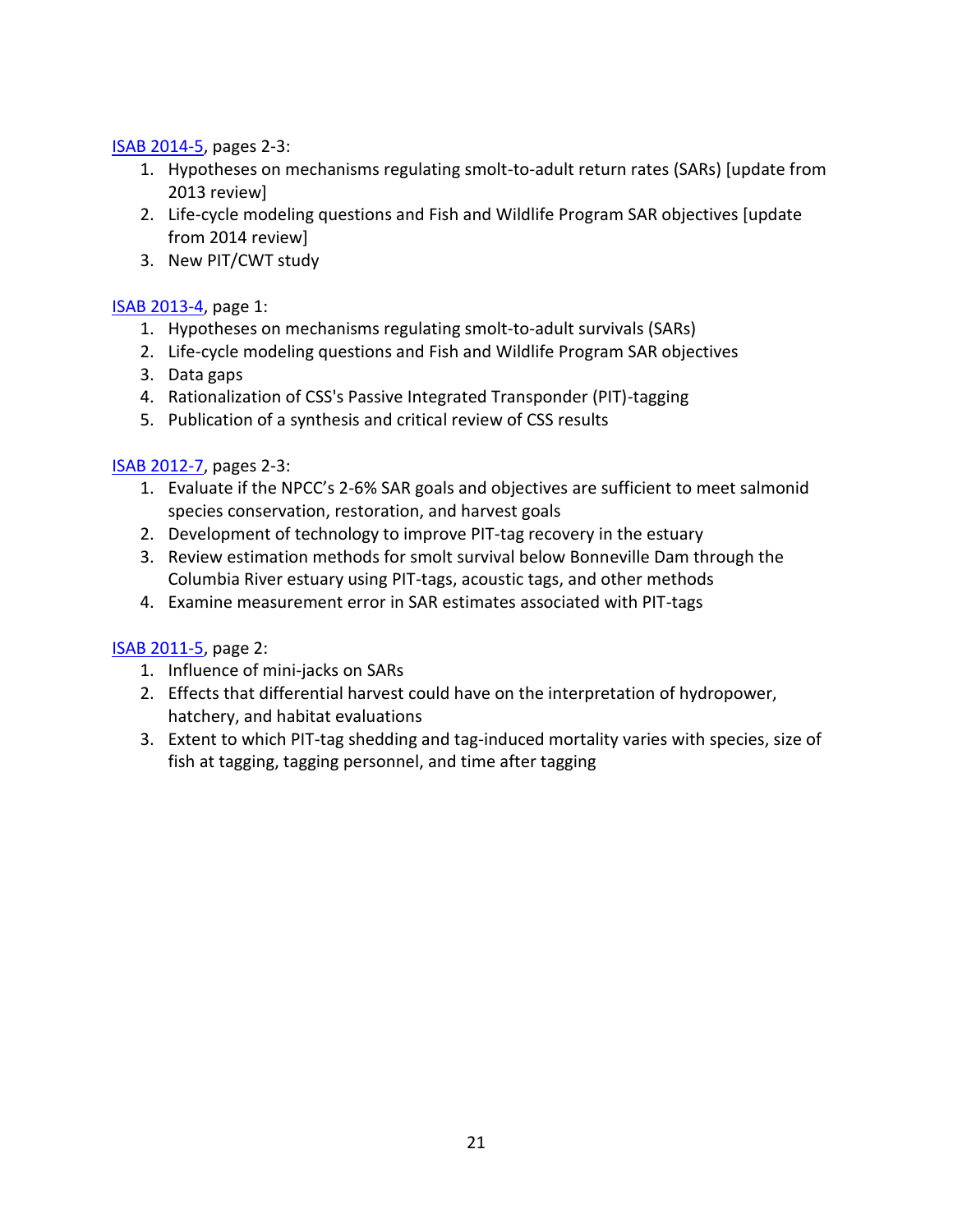## **VI. References**

- Bond, M.H., Westley, P.A.H., Dittman, A.H., Holecek, D., Marsh, T., and Quinn, T.P. (2017) Combined Effects of Barge Transportation, River Environment, and Rearing Location on Straying and Migration of Adult Snake River Fall-Run Chinook Salmon, Transactions of the American Fisheries Society, 146:1, 60-73
- Budy, P., G.P. Thiede, N., Bouwes, C.E. Petrosky, and H. Schaller. 2002. Evidence linking delayed mortality of Snake River salmon to their earlier hydrosystem experience. North American Journal of Fisheries Management. 22:35-51.
- Gosselin, J. L., Zabel, R. W., Anderson, J. J., Faulkner, J. R., Baptista, A. M., & Sandford, B. P. 2018. Conservation planning for freshwater–marine carryover effects on Chinook salmon survival. *Ecology and evolution 8*(1):319-332. doi: 10.1002/ece3.3663
- Haeseker, S.L., J.A. McCann, J. Tuomikoski, and B. Chockley. 2012. Assessing freshwater and marine environmental influences on life-stage survival rates of Snake River spring-summer Chinook salmon and steelhead. Transactions of the American Fisheries Society 141:121-138.
- Haeseker, S. 2013. Nonrepresentative fish and ocean migration assumptions confound inferences in Rechisky et al. Proceedings of the National Academy of Sciences USA 110 (37) E3464.
- Muir, W.D., D.M. Marsh, B.P. Sandford, S.G. Smith, and J.G. Williams. 2006. Post-hydropower system delayed mortality of transported Snake River stream-type Chinook salmon: Unraveling the mystery. Transactions of the American Fisheries Society. 135:1523-1534.
- Quintero, A, and E. Lesaffre. 2018. Comparing hierarchical models via the marginalized deviance information criterion. Statistics in Medicine 37:2440–2454.
- Rechisky, E.L., D.W. Welch, A.D. Porter, M.C. Jackobs-Scott, and P.M. Winchell. 2013a. Influence of multiple dam passage on survival of juvenile Chinook salmon in the Columbia River estuary and coastal ocean. Proceedings of the National Academy of Sciences USA 110 (17):6883-6888.
- Rechisky, E.L., D.W. Welch, A.D. Porter. 2013b. Reply to Haeseker: Value of controlled scientific experiments to resolve critical uncertainties regarding Snake River salmon survival. Proceedings of the National Academy of Sciences USA 110 (37) E3465.
- Rechisky, E.L., D.W. Welch, A.D. Porter, J.E. Hess, S.R. Narum. 2014. Testing for delayed mortality effects in the early marine life history of Columbia River Basin yearling Chinook. Marine Ecology Progress Series 496:159-180.
- Schaller, H.W., C.E. Petrosky, and E.S. Tinus. 2014. Evaluating river management during seaward migration to recover Columbia River stream-type Chinook salmon considering the variation in marine conditions. Canadian Journal of Fisheries and Aquatic Sciences 71:259-271.